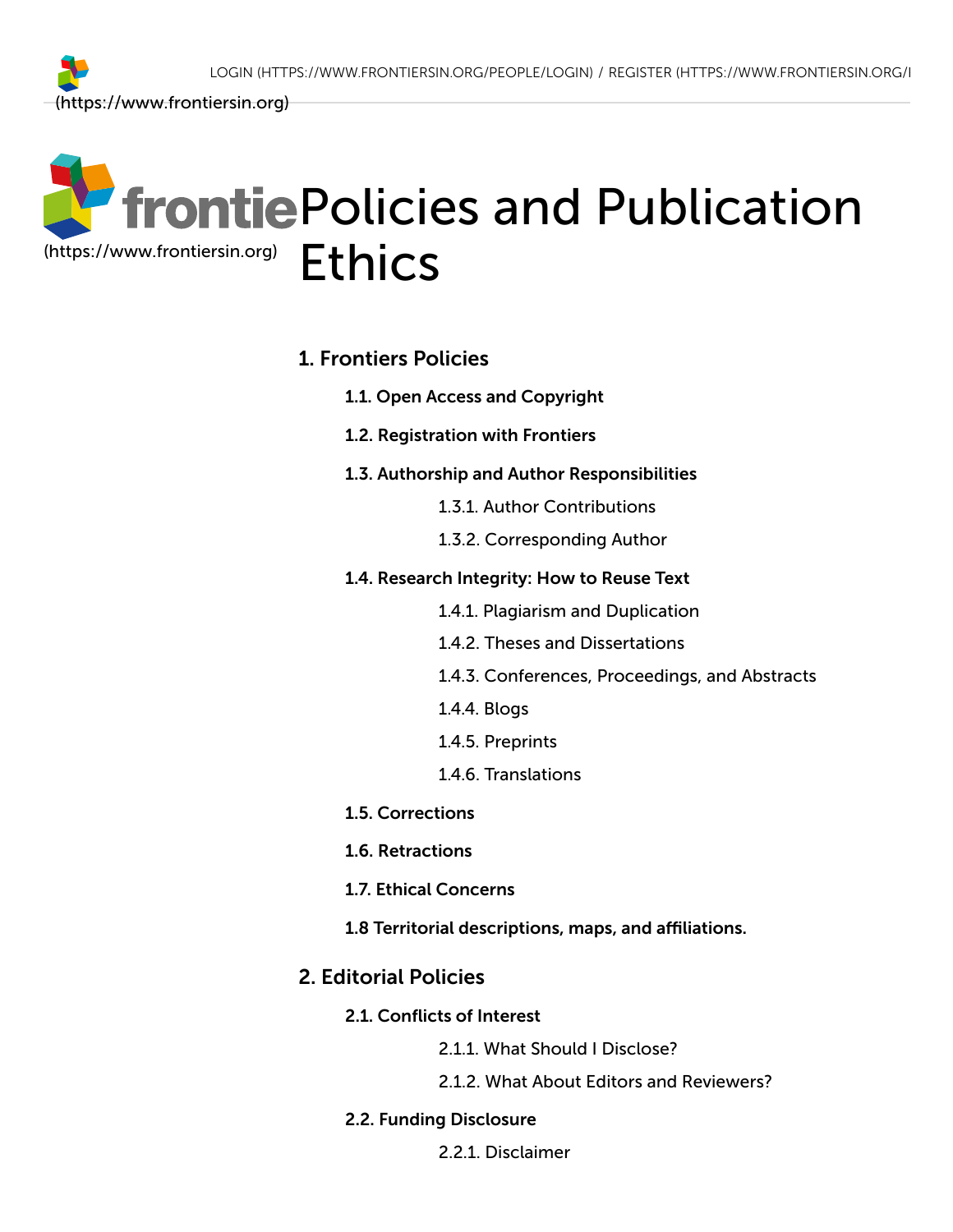

2.3.1.1. Humane [Endpoints](#page-17-0)

- 2.3.2. Studies [Involving](#page-18-0) Human Subjects
- 2.3.3. Inclusion of [Identifiable](#page-19-0) Human Data
- 2.3.4. [Clinical](#page-20-0) Trials

### 2.4. [Materials](#page-21-0) and Data Policies

2.4.1. [Availability](#page-22-0) of Materials

2.4.1.1. Resource [Identification](#page-22-1) Initiative

2.4.2. [Availability](#page-22-2) of Data

2.4.2.1. [Exceptions](#page-23-0) Related to Availability of

Data

- 2.4.3. Data Citation [Guidelines](#page-24-0)
- 2.4.4. Data Availability [Statements](#page-24-1)
- 2.4.5. Mandatory Data [and Recommended](#page-26-0) Repositories
- 2.4.7. Inclusion of [RNAseq Data](#page-28-0)
- 2.4.8. Inclusion of [Proteomics](#page-29-0) Data
- 2.4.9. [Code](#page-30-0)

2.4.9.1 [Exceptions](#page-30-1) Related to Code Availability

- 2.5. [Statistics](#page-31-0)
- 2.5.1. [Experiments](#page-31-1)
- 2.6. Image [Manipulation](#page-32-0)
- 2.7. [Support](#page-32-1)

# <span id="page-1-0"></span>1. Frontiers Policies

## <span id="page-1-1"></span>1.1. Open Access and Copyright

All Frontiers articles from July 2012 onwards are published with open access under the CC-BY Creative Commons attribution license (the current version is CC-BY, version 4.0 [\(https://creativecommons.org/licenses/by/4.0/\)\). This](https://creativecommons.org/licenses/by/4.0/) means that the author(s) retains copyright, but the content is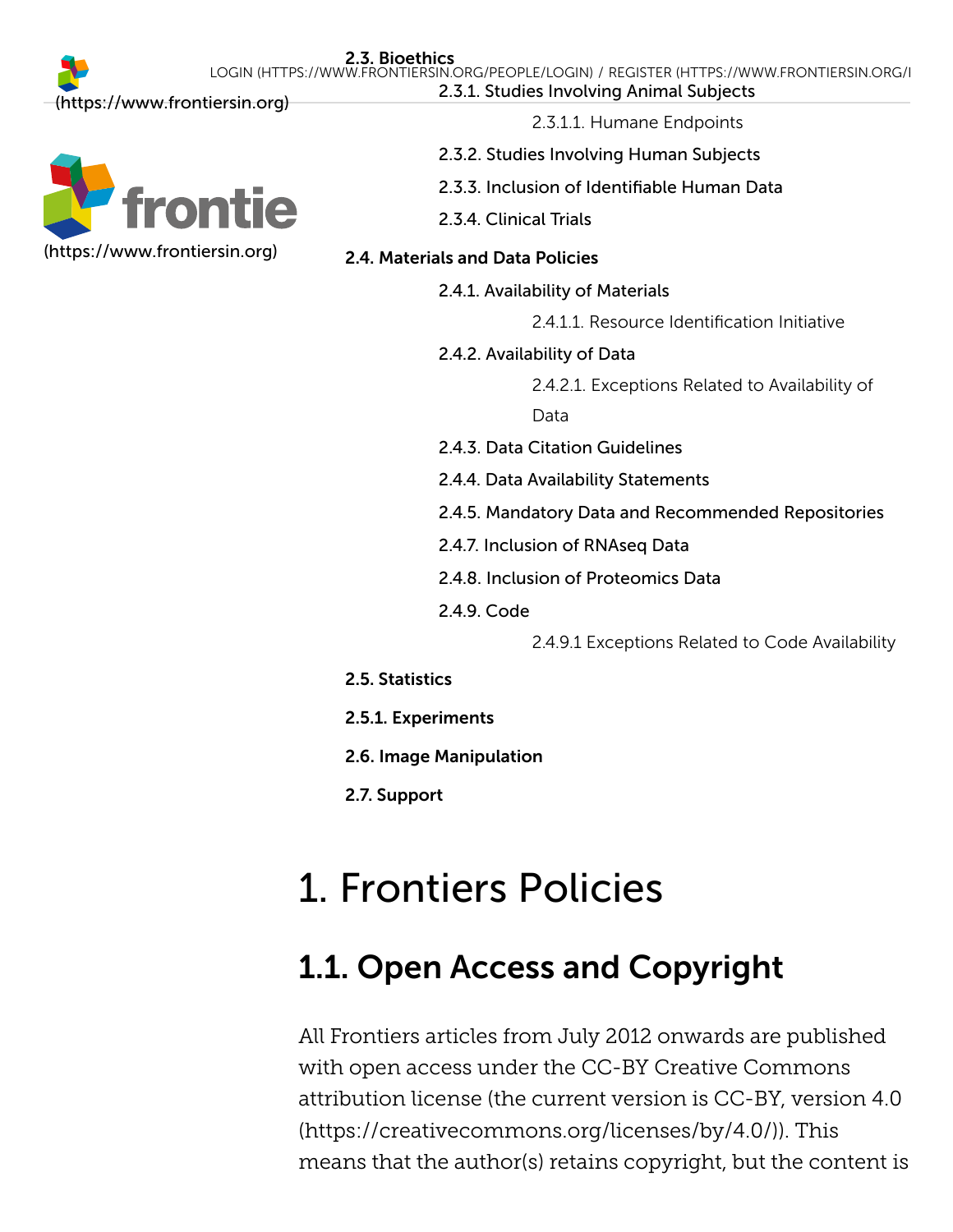free to download, distribute, a[nd adapt for commercial or](https://www.frontiersin.org/register)<br>LOGIN [\(HTTPS://WWW.FRONTIERSIN.ORG/PEOPLE/LOGIN\)](https://www.frontiersin.org/people/login) / REGISTER (HTTPS://WWW.FRONTIERSIN.ORG/I non-commercial purposes, given appropriate attribution to the original article. [\(https://www.frontiersin.org\)](https://www.frontiersin.org/)



Upon submission, the author(s) grants Frontiers a license to publish, including to display, store, copy, and reuse the content. The CC-BY Creative Commons attribution license enables anyone to use the publication freely, given appropriate attribution to the author(s) and citing Frontiers as the original publisher. The CC-BY Creative Commons attribution license does not apply to third-party materials that display a copyright notice to prohibit copying. Unless the third-party content is also subject to a CC-BY Creative Commons attribution license, or an equally permissive license, the author(s) must comply with any third-party copyright notices.

## <span id="page-2-0"></span>1.2. Registration with Frontiers

Please note that the corresponding and all submitting authors MUST [register \(https://www.frontiersin.org/register\)](https://www.frontiersin.org/register) with Frontiers before submitting an article. You must be logged in to your personal Frontiers account to submit an article.

For any co-author who would like their name on the article abstract page and PDF to be linked to a Frontiers profile on the [Loop network, \(https://loop.frontiersin.org/\)](https://loop.frontiersin.org/) please [register \(https://www.frontiersin.org/register\)](https://www.frontiersin.org/register) before the final publication of the paper.

## <span id="page-2-1"></span>1.3. Authorship and Author Responsibilities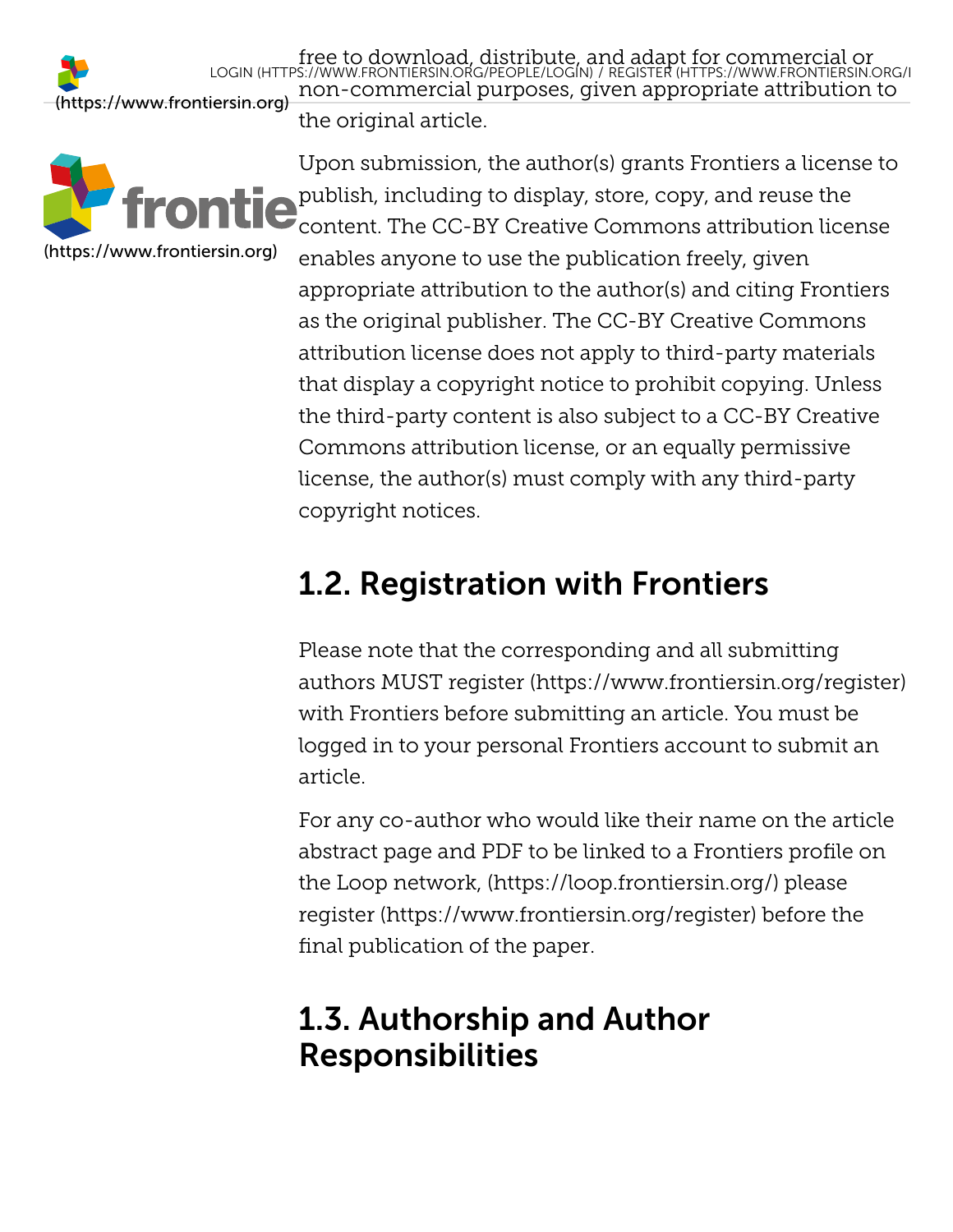Frontiers follows the Internati[onal Committee of Medical](https://www.frontiersin.org/register) LOGIN [\(HTTPS://WWW.FRONTIERSIN.ORG/PEOPLE/LOGIN\)](https://www.frontiersin.org/people/login) / REGISTER (HTTPS://WWW.FRONTIERSIN.ORG/RJournal Editors

[\(https://www.frontiersin.org\)](https://www.frontiersin.org/)

[\(https://www.frontiersin.org\)](https://www.frontiersin.org/)

(http://www.icmje.org/recommendations/browse/rolesand-responsibilities/defining-the-role-of-authors-and[contributors.html\) guidelines which state that, in order to](http://www.icmje.org/recommendations/browse/roles-and-responsibilities/defining-the-role-of-authors-and-contributors.html)  $\blacksquare$  qualify for authorship of a manuscript, the following criteria should be observed:

- substantial contributions to the conception or design of the work; or the acquisition, analysis or interpretation of data for the work;
- drafting the work or revising it critically for important intellectual content;
- provide approval for publication of the content;
- agree to be accountable for all aspects of the work in ensuring that questions related to the accuracy or integrity of any part of the work are appropriately investigated and resolved.

Contributors who do not meet these criteria, but nonetheless provided important contributions to the final manuscript, should be included in the acknowledgement section. It is the author's responsibility to get written approval by persons named in the acknowledgment section.

Manuscripts prepared and written by commercial entities (fake-paper factories, "paper mills") on behalf of researchers listed as authors on the manuscript do not meet Frontiers' policies and will not be considered for publication. Frontiers will take proactive actions to reject suspicious manuscripts before peer review.

### <span id="page-3-0"></span>1.3.1. Author Contributions

In order to provide appropriate credit to all authors, as well as assigning responsibility and accountability for published work, individual contributions should be specified as an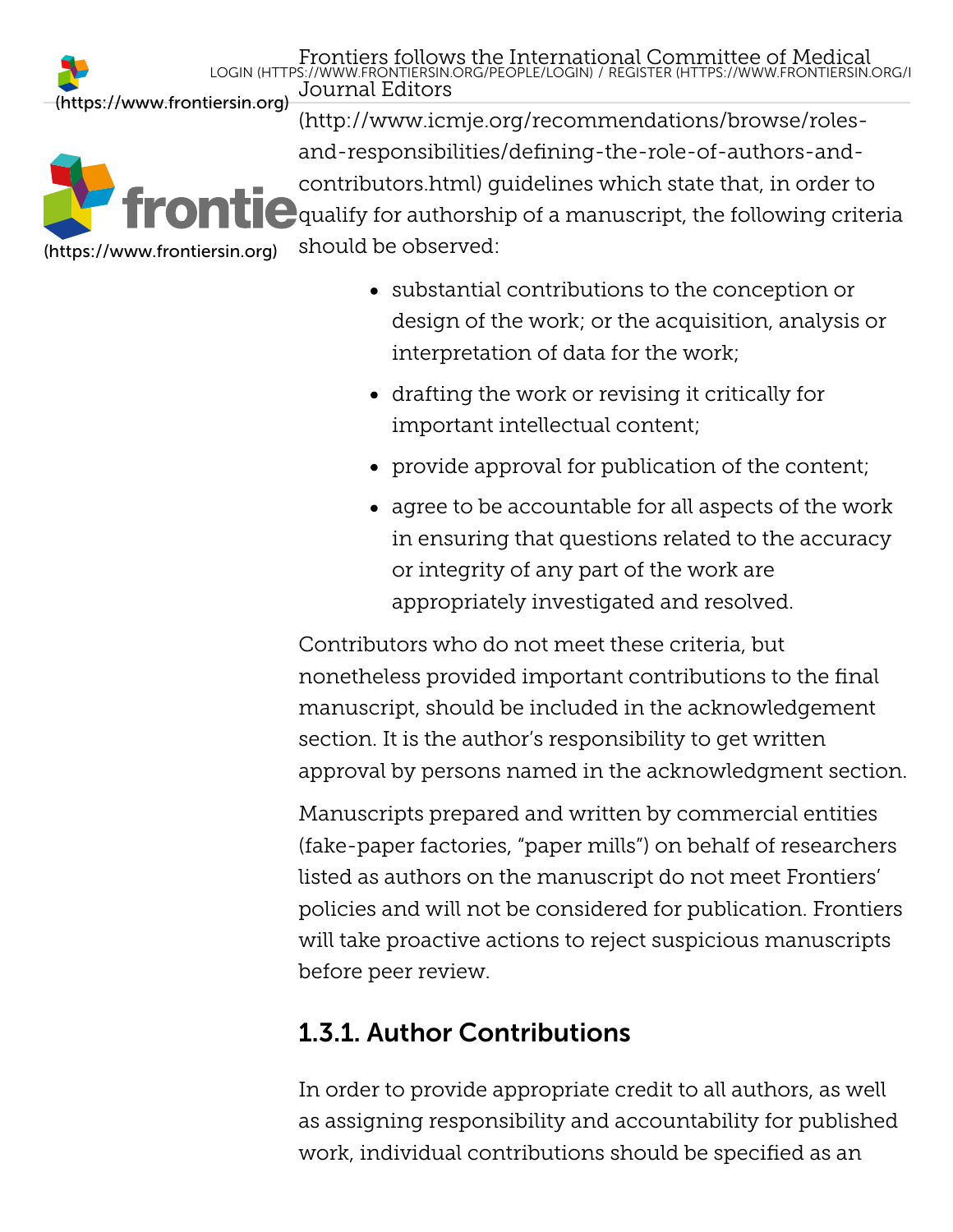[\(https://www.frontiersin.org\)](https://www.frontiersin.org/) LOGIN [\(HTTPS://WWW.FRONTIERSIN.ORG/PEOPLE/LOGIN\)](https://www.frontiersin.org/people/login) / REGISTER (HTTPS://WWW.FRONTIERSIN.ORG/R



Statement is mandatory. It should represent all the authors and is to be included upon submission. It can be up to several sentences long and should briefly describe the tasks of individual authors. Please list only 2 initials for each  $\Box$  author, without full stops, but separated by commas (e.g. JC, JS). In the case of two authors with the same initials, please use their middle initial to differentiate between them (e.g. REW, RSW) or second letter of the last name (e.g., RWe, RWa). Please see an example here:

Author Contributions stateme[nt. The Author Contributions](https://www.frontiersin.org/register)

"AB, CZD, and EF contributed to conception and design of the study. AB organized the database. CYD performed the statistical analysis. EF wrote the first draft of the manuscript. GH, IJ, AB, and EF wrote sections of the manuscript. All authors contributed to manuscript revision, read, and approved the submitted version".

### <span id="page-4-0"></span>1.3.2. Corresponding Author

The corresponding author takes primary responsibility for communication with the journal and editorial office during the submission process, throughout peer review, and during publication. The corresponding author is also responsible for ensuring that the submission adheres to all journal requirements including, but not exclusive to, details of authorship, study ethics and ethics approval, clinical trial registration documents, and conflict of interest declaration. The corresponding author should also be available postpublication to respond to any queries or critiques.

Requests to modify the author list after submission should be made to the editorial office using the Authorship Change form

<span id="page-4-1"></span>[\(https://www.frontiersin.org/files/pdf/Authorship\\_change\\_fo](https://www.frontiersin.org/files/pdf/Authorship_change_form.pdf)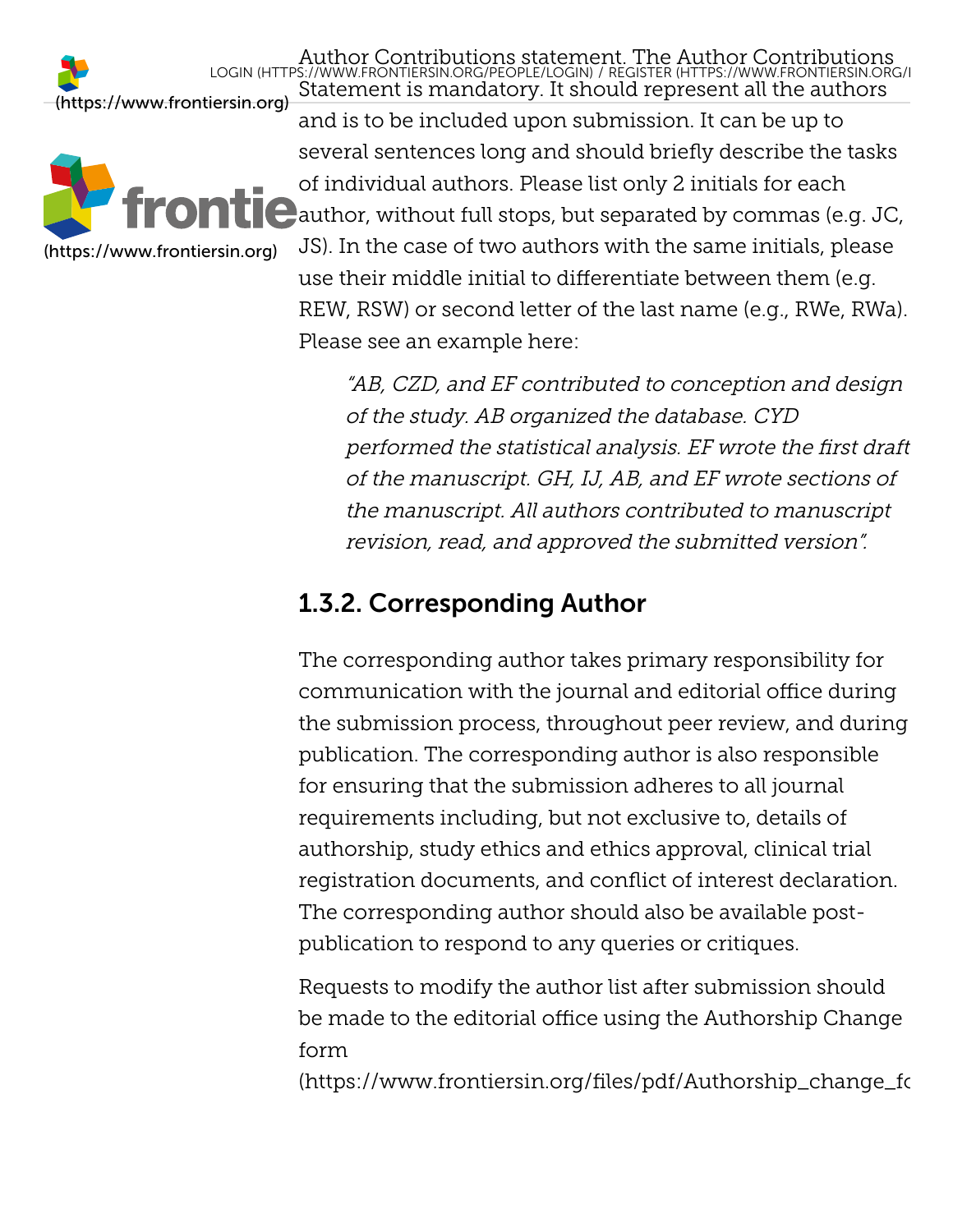Material submitted to Frontiers must comply with the following policies to ensure ethical publication of academic work:

[\(https://www.frontiersin.org\)](https://www.frontiersin.org/)

Original content and duplicate publication: Frontiers only publishes original content. Authors confirm the submission of original content in the Terms & Conditions upon submission. Manuscripts submitted to Frontiers must not have been previously published or be under consideration for publication elsewhere, either in whole or in part. If an article has been previously submitted for publication elsewhere, Frontiers will only consider publication if the article has been definitively rejected by the other publisher(s) at the point of submission to Frontiers.

- Fabrication and falsification: Frontiers opposes both the fabrication of data or images (i.e. fake or made up data) and falsification of data or images (i.e. the intentional misrepresentation or deceptive manipulation of data).
- Redundant publication: Frontiers considers the submission and publication of very similar articles based on the same experiment or study to be unethical.
- Plagiarism: Plagiarism occurs when an author attempts to present previously published work as original content. Every manuscript submitted to Frontiers is screened for textual overlap by the software CrossCheck, powered by iThenticate. Manuscripts found to contain textual overlap are not considered for publication by Frontiers. For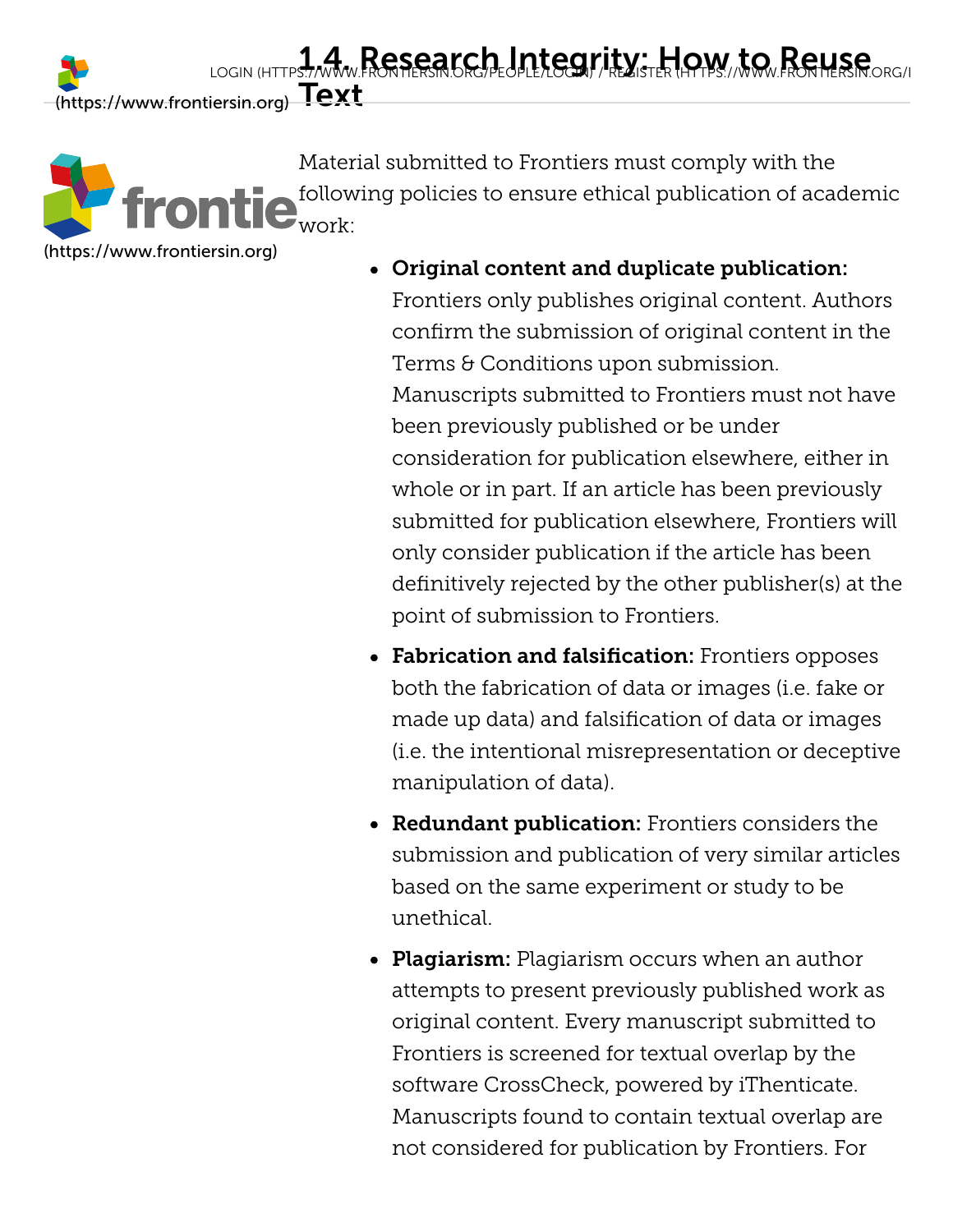

We reserve the right to contact the affiliated institutions of authors who have not acted according to good research and publication practices.

### <span id="page-6-0"></span>1.4.1. Plagiarism and Duplication

Frontiers checks all submitted manuscripts for plagiarism and duplication, and publishes only original content. Those manuscripts where plagiarism or duplication is shown to have occurred will not be considered for publication in a Frontiers journal. It is required that all submissions consist of content that has not been published previously. In accordance with COPE guidelines [\(http://publicationethics.org/files/International%20standards](http://publicationethics.org/files/International%20standards_authors_for%20website_11_Nov_2011.pdf) we expect that "original wording taken directly from publications by other researchers should appear in quotation marks with the appropriate citations." This condition also applies to an author's own work.

### <span id="page-6-1"></span>1.4.2. Theses and Dissertations

<span id="page-6-2"></span>Frontiers allows the inclusion of content which first appeared in an author's thesis so long as this is the only form in which it has appeared, is in line with the author's university policy, and can be accessed online. If the thesis is not archived online, it is considered original, unpublished data and is subject to the unpublished data restrictions of some article types. Inclusion of material from theses or dissertations should be noted in the Acknowledgements section of the manuscript AND cited accordingly in the reference list. For some examples, please check our Manuscript Formatting Guidelines [\(https://www.frontiersin.org/about/author-guidelines\)](https://www.frontiersin.org/about/author-guidelines).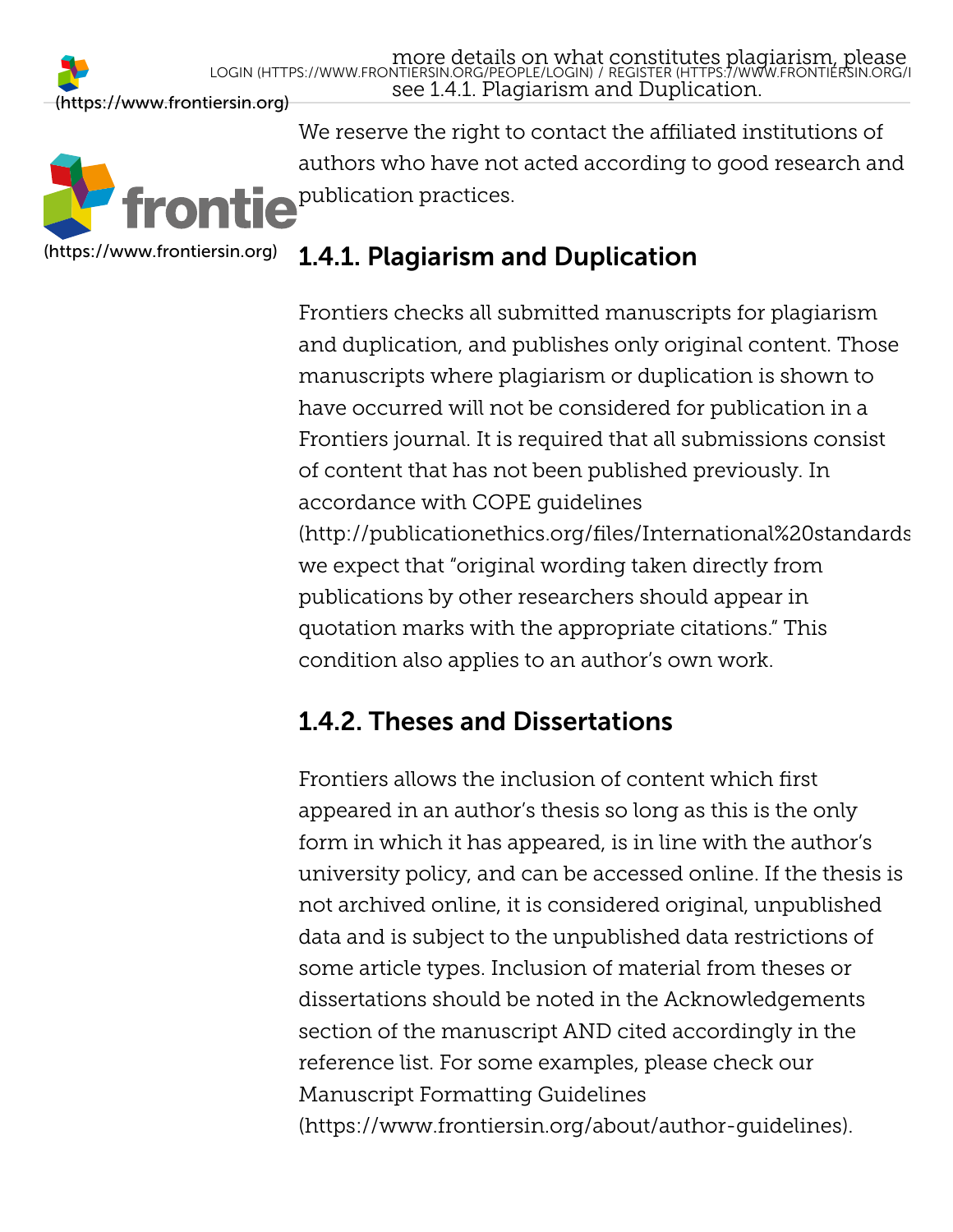## 1.4.3. Conferences, Proceedings, and Abstracts<br>LOGIN [\(HTTPS://WWW.FRONTIERSIN.ORG/PEOPLE/LOGIN\)](https://www.frontiersin.org/people/login) / REGISTER (HTTPS://WWW.FRONTIERSIN.ORG/I

[\(https://www.frontiersin.org\)](https://www.frontiersin.org/)



Manuscripts that first appeared as conference papers must be expanded upon if they are to be considered as original work. Authors are required to add a substantial amount of **O** original content in the form of new raw material (experiments, data) or new treatment of old data sets which lead to original discussion and/or conclusions, providing value that significantly exceeds the original conference version. As a rule of thumb, at least 30% of the content must be original. Authors submitting such work are required to:

- seek permission for reuse of the published conference paper if the author does not hold the copyright (proof of permission should be submitted as supplementary material or sent to editorial.office@frontiersin.org [\(mailto:editorial.office@frontiersin.org\)](mailto:editorial.office@frontiersin.org) with the manuscript ID upon submission);
- cite the conference in the Acknowledgements section, or the references section if applicable.

## <span id="page-7-0"></span>1.4.4. Blogs

Although permissible, extended manuscript content which previously appeared online in non-academic media, e.g. blogs, should be declared at the time of submission in the acknowledgements section of the manuscript.

### <span id="page-7-1"></span>1.4.5. Preprints

Frontiers' supportive preprint policy encourages full open access at all stages of a research paper, to share and generate knowledge researchers need to support their work. Authors publishing in Frontiers journals may share their work ahead of submission to a peer-reviewed journal, as well as during the Frontiers review process, on repositories or preprint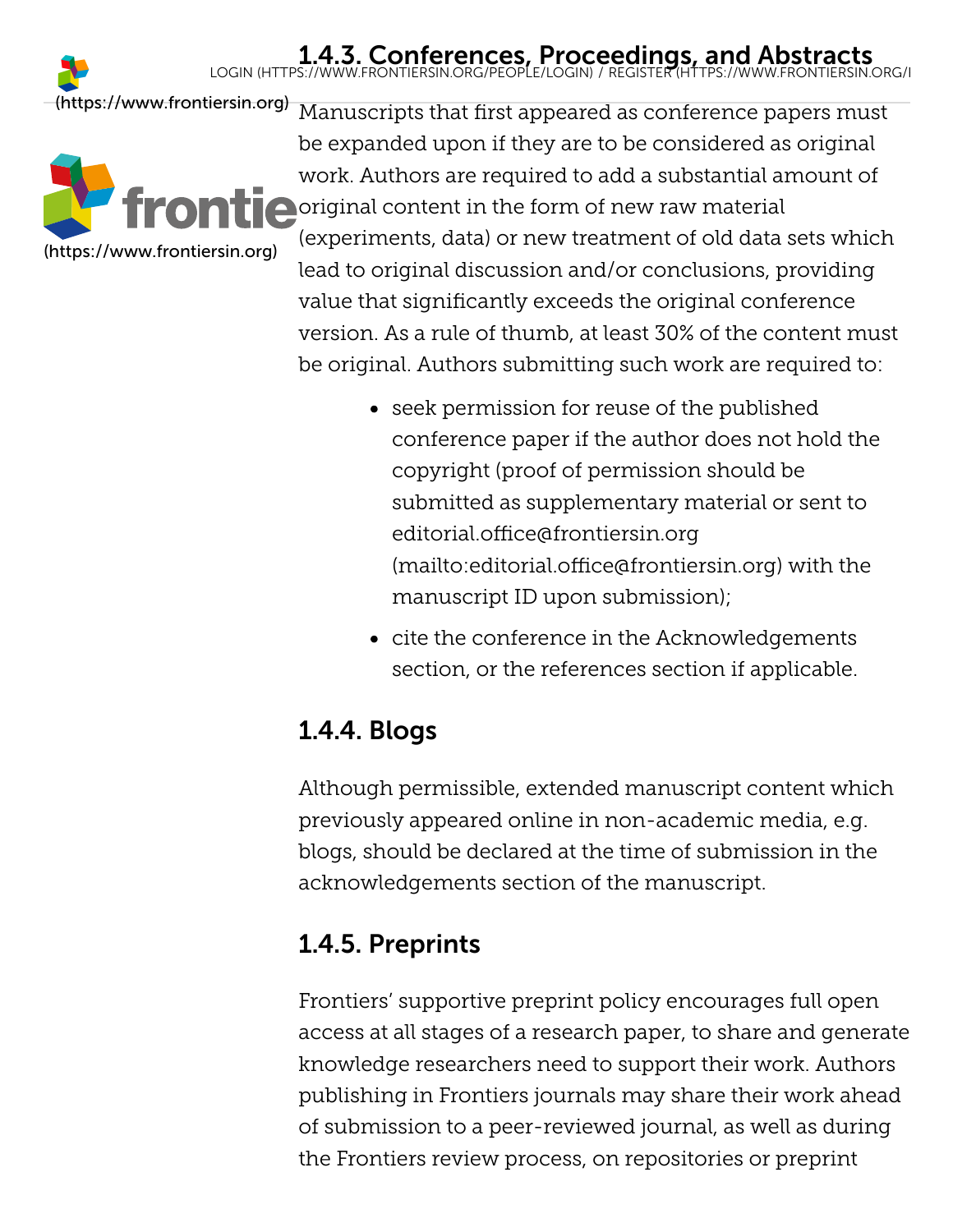servers (such as arXiv, PeerJ Pr[eprints, OSF, and others\),](https://www.frontiersin.org/register)<br>LOGIN [\(HTTPS://WWW.FRONTIERSIN.ORG/PEOPLE/LOGIN\)](https://www.frontiersin.org/people/login) / REGISTER (HTTPS://WWW.FRONTIERSIN.ORG/I



provided that the server imposes no restrictions upon the [\(https://www.frontiersin.org\)](https://www.frontiersin.org/) author's full copyright and re-use rights. Also note that any manuscript files shared after submission to Frontiers journals, during the review process, cannot contain the **Frontiers logo or branding.** 

> Correct attribution of the original source in repositories or preprint servers must be included within the manuscript on submission or added at re-submission if the deposition is done during the review process. We ask that the preprint is both listed within the acknowledgement section and the full citation included in the reference list.

If the article is published, authors are then strongly encouraged to link from the preprint server to the Frontiers publication to enable readers to find, access, and cite the final peer-reviewed version. Please note that we cannot consider for publication content that has been previously published, or is already under review, within a scientific journal, book or similar entity.

### <span id="page-8-0"></span>1.4.6. Translations

Frontiers accepts manuscript submissions that are exact translations of previously published work. This should be clearly stated in the manuscript upon submission. Permission from the original publisher and authors needs to be sought and stated in the manuscript. Relevant documents should be provided as supplementary material for verification by the editor and the editorial office. The original work from which the manuscript has been translated should be clearly referenced.

"This is a ('language') language translation/reprint of ('insert title here') originally published in ('insert name here'). ('Insert name here') prepared this translation with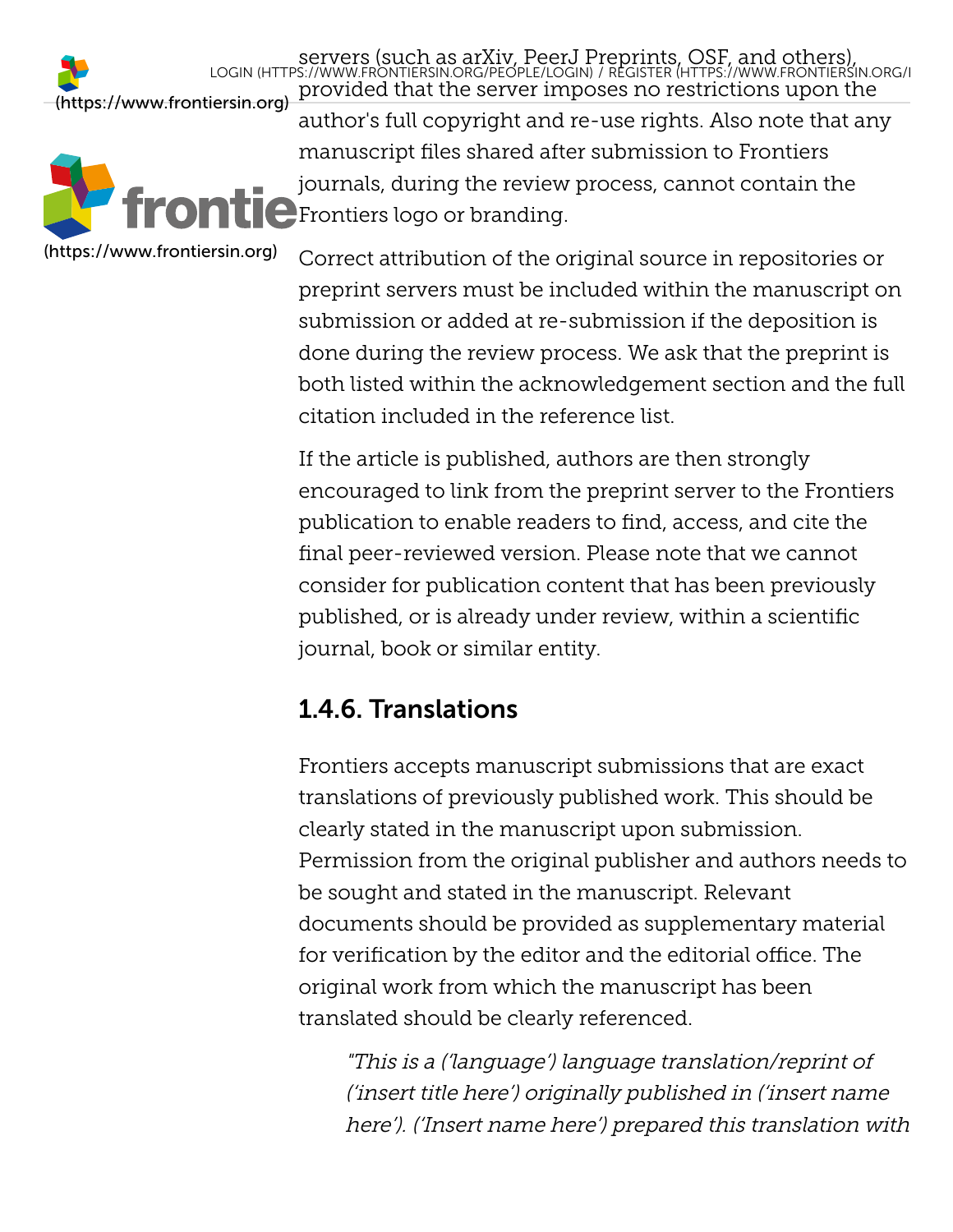

Please note that Frontiers may request copies of related publications if there are any concerns about overlap or **possible redundancy.** 

## <span id="page-9-0"></span>1.5. Corrections

Frontiers recognizes our responsibility to correct scientifically relevant errors in previously published articles. Corrections can be submitted if:

- a small portion of an otherwise reliable publication proves to be misleading; OR
- $\bullet$  there is an error in a figure that does not alter the conclusions; OR
- $\bullet$  there is an error in statistical data not altering conclusions; OR
- there are mislabeled figures; OR
- $\bullet$  the wrong slide of microscopy was provided; OR
- $\bullet$  if the author / contributor list is incorrect when a deserving author has been omitted or somebody who does not meet authorship criteria has been included.

A correction must be submitted through our submission [system \(https://www.frontiersin.org/submission/submit\)](https://www.frontiersin.org/submission/submit) (check this link (https://zendesk.frontiersin.org/hc/enus/articles/115003295805-How-can-I-add-submit-a-[Corrigendum-\) for detailed instructions on how to subm](https://zendesk.frontiersin.org/hc/en-us/articles/115003295805-How-can-I-add-submit-a-Corrigendum-)it a correction), and it is advised to use the following Word and LaTeX templates

[\(https://www.frontiersin.org/design/zip/Frontiers\\_Corrigend](https://www.frontiersin.org/design/zip/Frontiers_Corrigendum_Templates.zip) The contribution to the field statement should be used to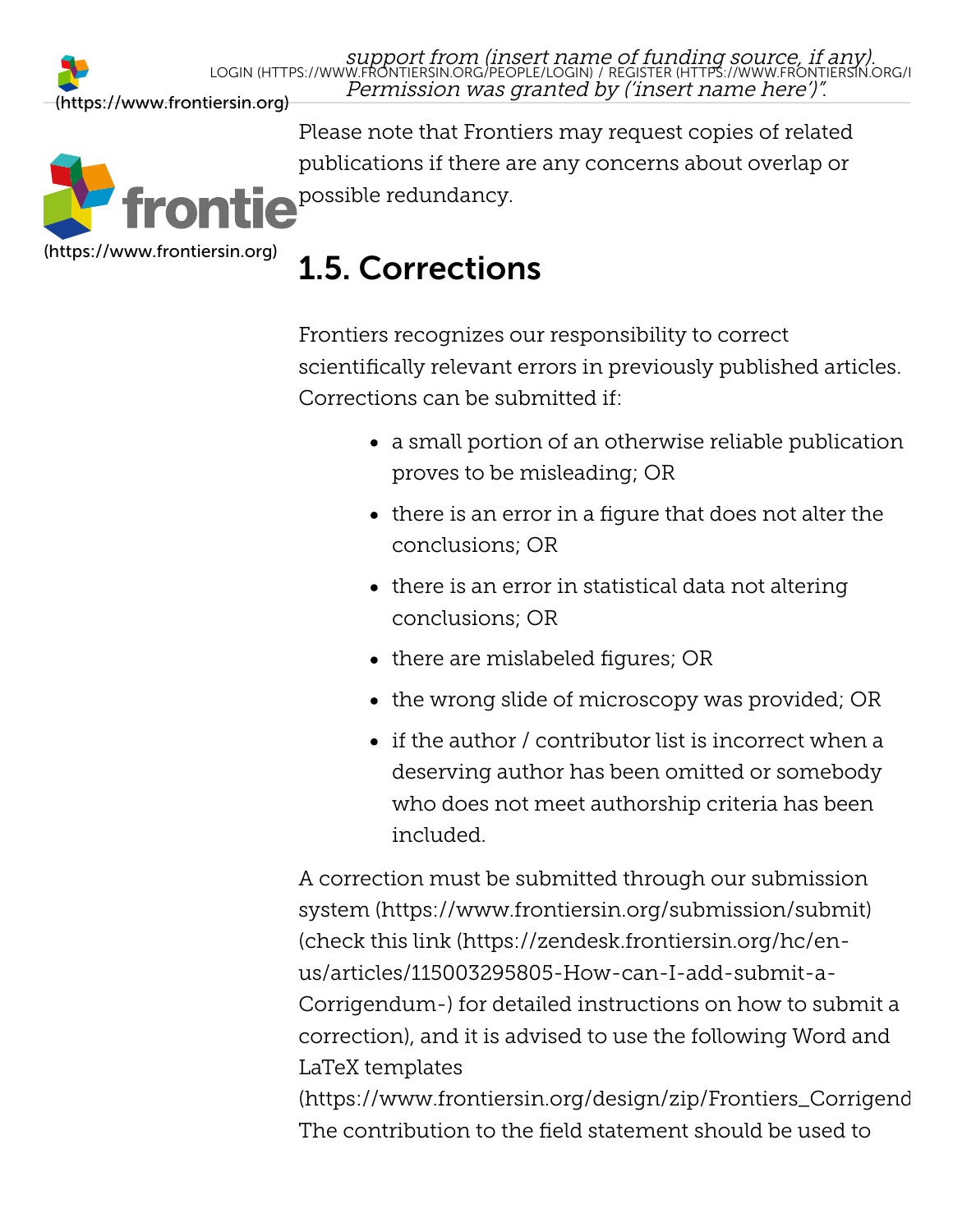clearly state the reason for the [correction and the title of the](https://www.frontiersin.org/register) submission should have the following format: [\(https://www.frontiersin.org\)](https://www.frontiersin.org/) LOGIN [\(HTTPS://WWW.FRONTIERSIN.ORG/PEOPLE/LOGIN\)](https://www.frontiersin.org/people/login) / REGISTER (HTTPS://WWW.FRONTIERSIN.ORG/R

"Corrigendum: Title of original article".



If the error was introduced during the publishing process, the Frontiers Production Office should be contacted.

## <span id="page-10-0"></span>1.6. Retractions

As a member of the Committee on Publication Ethics [\(COPE\) \(http://publicationethics.org/\), Frontiers abide](http://publicationethics.org/)s by their guidelines and recommendations in cases of potential retraction.

Frontiers also abides by two other key principles, as recommended by COPE:

- retractions are not about punishing authors;
- retraction statements should be public and linked to the original, retracted article.

All potential retractions will be judged on their own merits and will be the subject of an internal investigation or, where satisfactory, the recommendations from the institutional investigation of the author(s). Frontiers considers the following reasons as giving cause for concern and potential retraction:

- clear evidence that findings are unreliable, either as a result of misconduct (e.g. data fabrication) or honest error (e.g. miscalculation or experimental error);
- findings have previously been published elsewhere without proper attribution, permission or justification (i.e. cases of redundant publication);
- major plagiarism;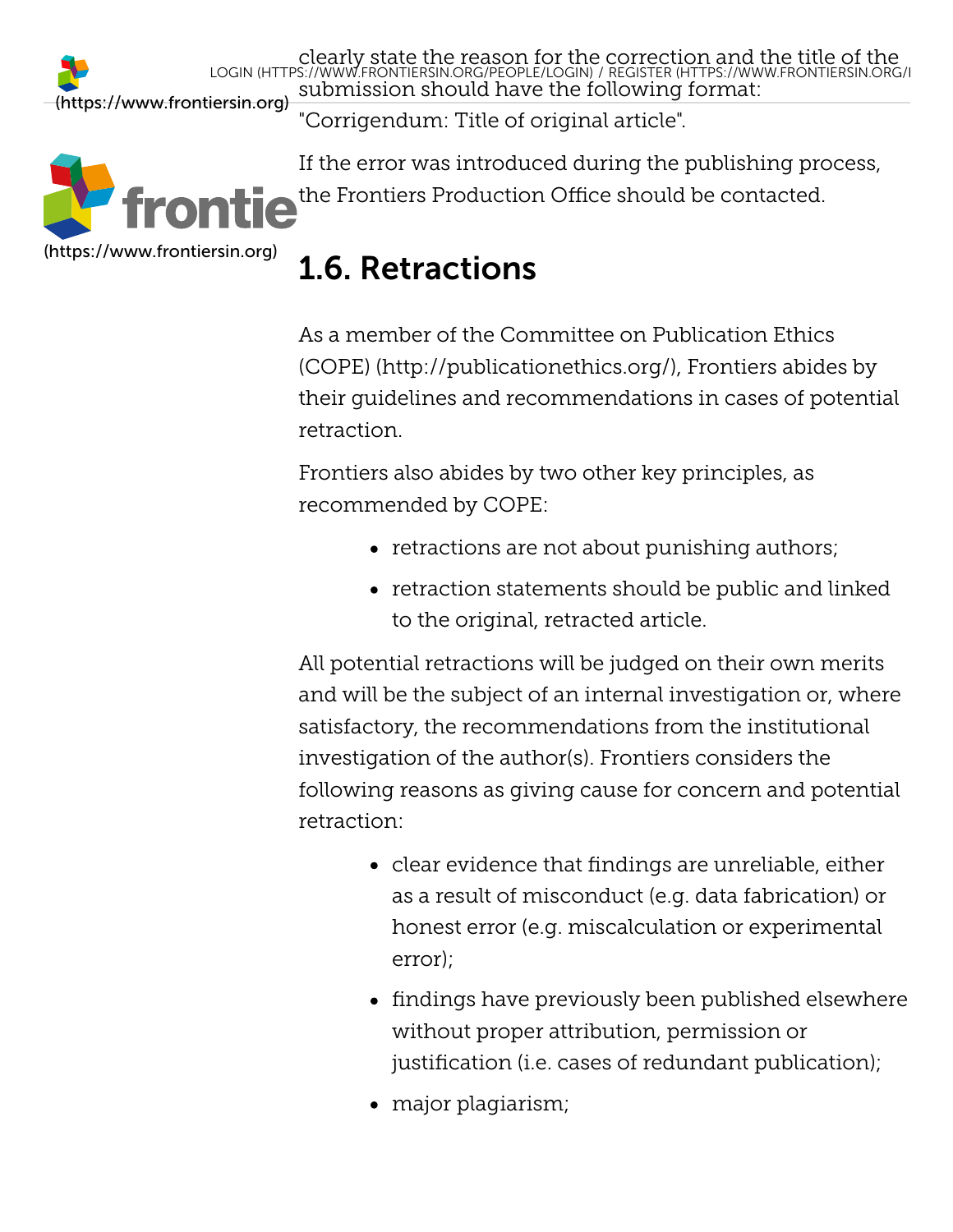



committee approval;

- $\bullet$  legal issues pertaining to the content of the article, e.g. libelous content;
- major authorship issues, i.e. proven or strongly suspected cases of ghostwriting or sold ('gift') authorship;
- politically motivated articles where objectivity is a serious concern;
- the singling out of individuals or organizations for attack;
- faith issues (e.g. intelligent design);
- papers that have made extraordinary claims without concomitant scientific or statistical evidence (e.g. pseudoscience).

Readers who would like to draw the editors' attention to published work that might require retraction should contact the authors of the article and write to the journal, making sure to include copies of all correspondence with authors.

Please find more details on our comments and complaints policy [here \(https://www.frontiersin.org/about/publishing](https://www.frontiersin.org/about/publishing-model)model).

# <span id="page-11-0"></span>1.7. Ethical Concerns

For any ethical concerns, please contact us at editorial.office@frontiersin.org [\(mailto:editorial.office@frontiersin.org\)](mailto:editorial.office@frontiersin.org).

## 1.8 Territorial descriptions, maps, and affiliations.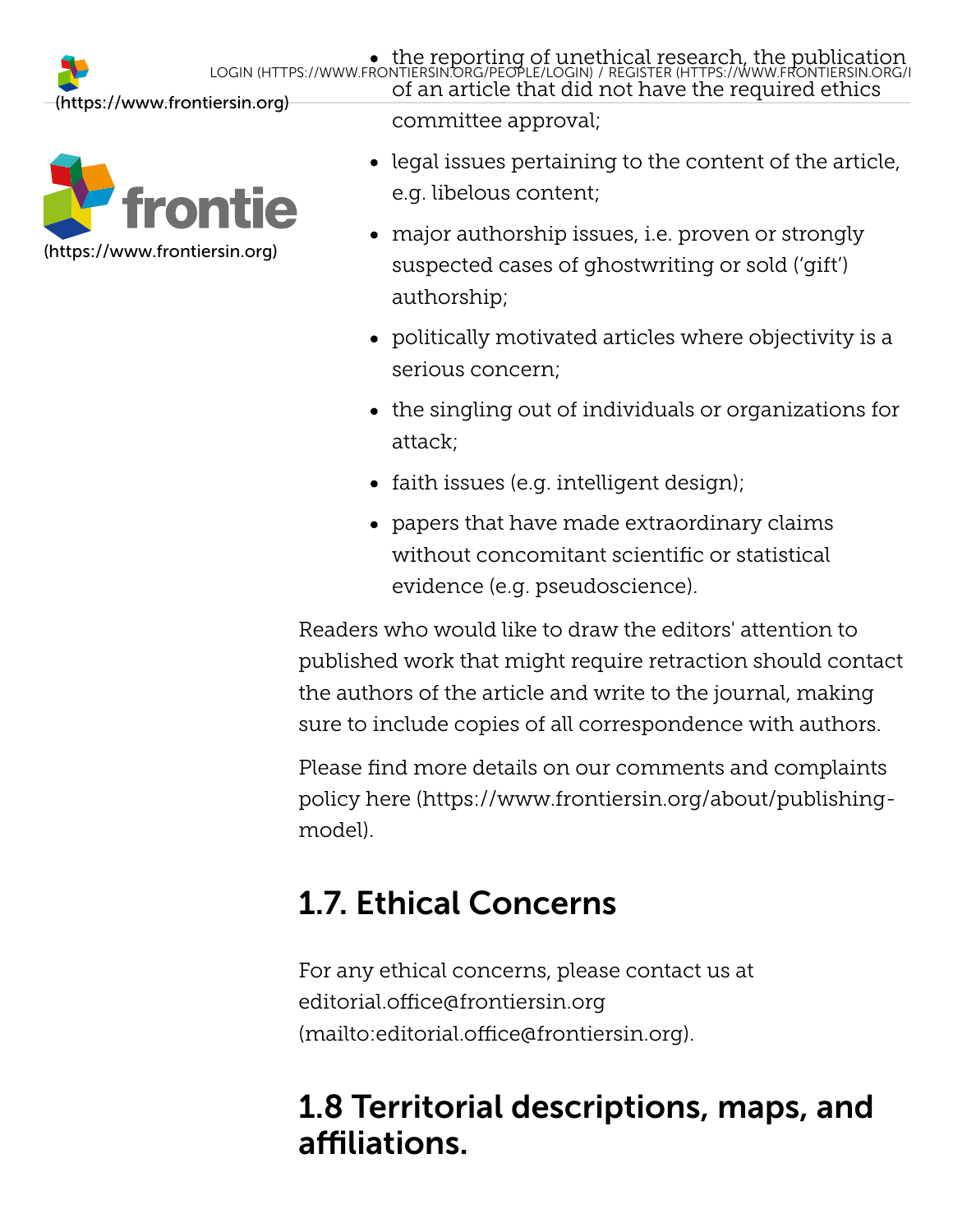Frontiers Media SA remains neutral with regards to published territorial descriptions, maps, and author [\(https://www.frontiersin.org\)](https://www.frontiersin.org/) affiliations. All territorial claims are solely those of the authors, and do not necessarily represent those of their affiliated organisations, the publisher, the editors, or  $C$ reviewers.. LOGIN [\(HTTPS://WWW.FRONTIERSIN.ORG/PEOPLE/LOGIN\)](https://www.frontiersin.org/people/login) / REGISTER [\(HTTPS://WWW.FRONTIERSIN.ORG/R](https://www.frontiersin.org/register)

[\(https://www.frontiersin.org\)](https://www.frontiersin.org/)

# <span id="page-12-0"></span>2. Editorial Policies

## <span id="page-12-1"></span>2.1. Conflicts of Interest

A conflict of interest can be anything potentially interfering with, or that could be perceived as interfering with, full and objective peer review, decision-making or publication of articles submitted to Frontiers. Personal, financial, and professional affiliations or relationships can be perceived as conflicts of interest.

All authors and members of Frontiers Editorial Boards are required to disclose any actual and potential conflicts of interest at submission or upon accepting an editorial or review assignment.

The Frontiers review system is designed to guarantee the most transparent and objective editorial and review process, and because the handling editor's and reviewers' names are made public upon the publication of articles, conflicts of interest will be widely apparent.

Failure to declare competing interests can result in the rejection of a manuscript. If an undisclosed competing interest comes to light after publication, Frontiers will take action in accordance with internal policies and Committee on Publication Ethics guidelines.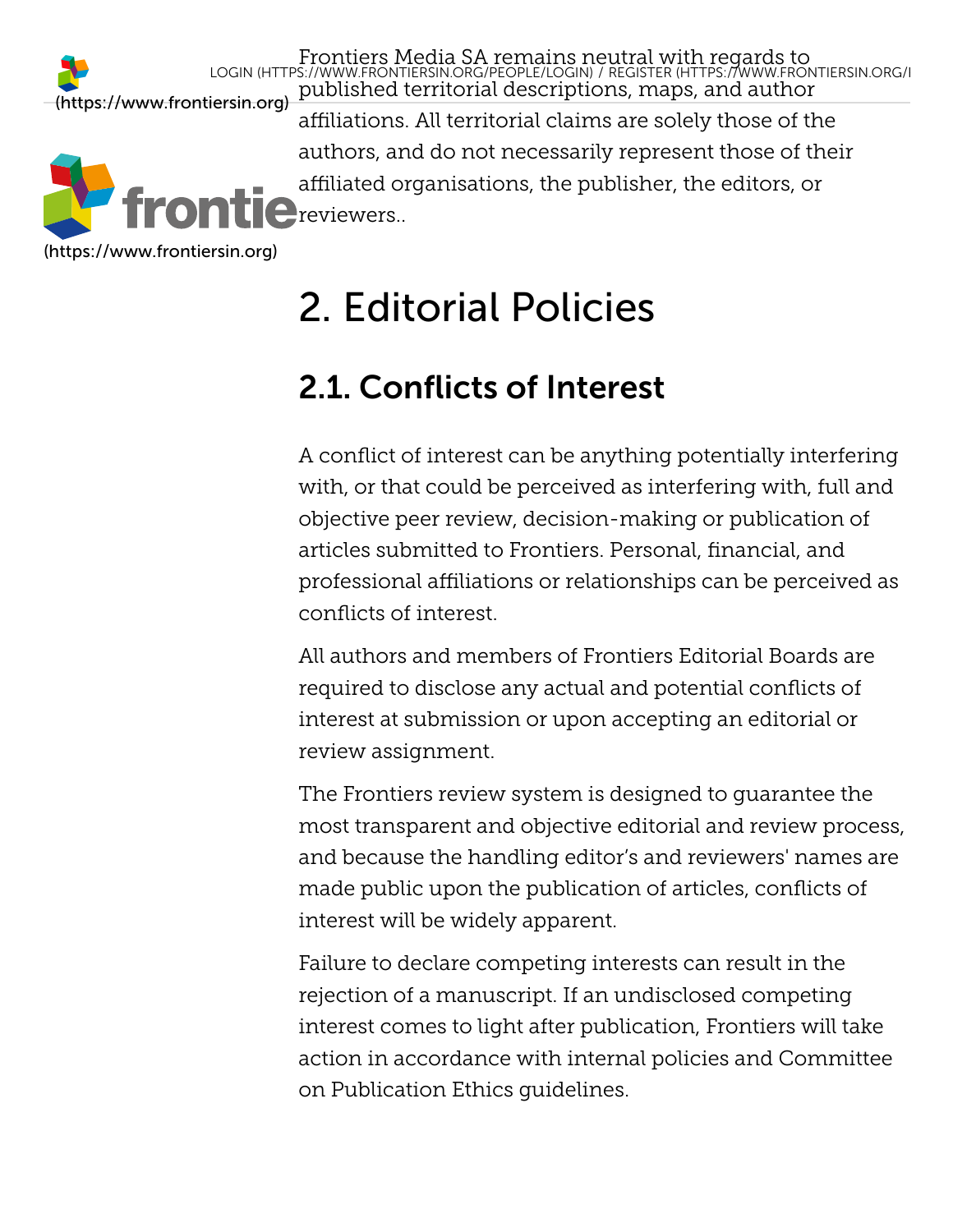Anything that can be perceive[d as a potential conflict of](https://www.frontiersin.org/register) interest should be disclosed within the statements section, during submission. A conflict of interest statement will be automatically generated, included in the generated PDF file for peer review, and in the final publication version of the  $\blacksquare$ article. [\(https://www.frontiersin.org\)](https://www.frontiersin.org/) LOGIN [\(HTTPS://WWW.FRONTIERSIN.ORG/PEOPLE/LOGIN\)](https://www.frontiersin.org/people/login) / REGISTER (HTTPS://WWW.FRONTIERSIN.ORG/R

[\(https://www.frontiersin.org\)](https://www.frontiersin.org/)

### <span id="page-13-0"></span>2.1.1. What Should I Disclose?

As an author, disclosure of any potential conflicts of interest should be done during the submission process. Consider the following questions and make sure you disclose any positive answers:

- Did you or your institution at any time receive payment or services from a third party for any aspect of the submitted work?
- Do you have financial relationships (such as commercial affiliation/employment, funding, intellectual property, etc.) with entities that could be perceived to influence, or that give the appearance of potentially influencing, what you wrote in the submitted work?
- Do you have any patents and/or copyrights, whether pending, issued, licensed, and/or receiving royalties related to the research?
- Do you have other relationships or activities that readers could perceive to have influenced, or that give the appearance of potentially influencing, what you wrote in the submitted work?

If you failed to disclose potential conflicts of interest during submission, or in case of doubt, please contact the Frontiers Editorial Office at editorial.office@frontiersin.org [\(mailto:editorial.office@frontiersin.org\) with the d](mailto:editorial.office@frontiersin.org)etails of the potential conflicts as soon as possible.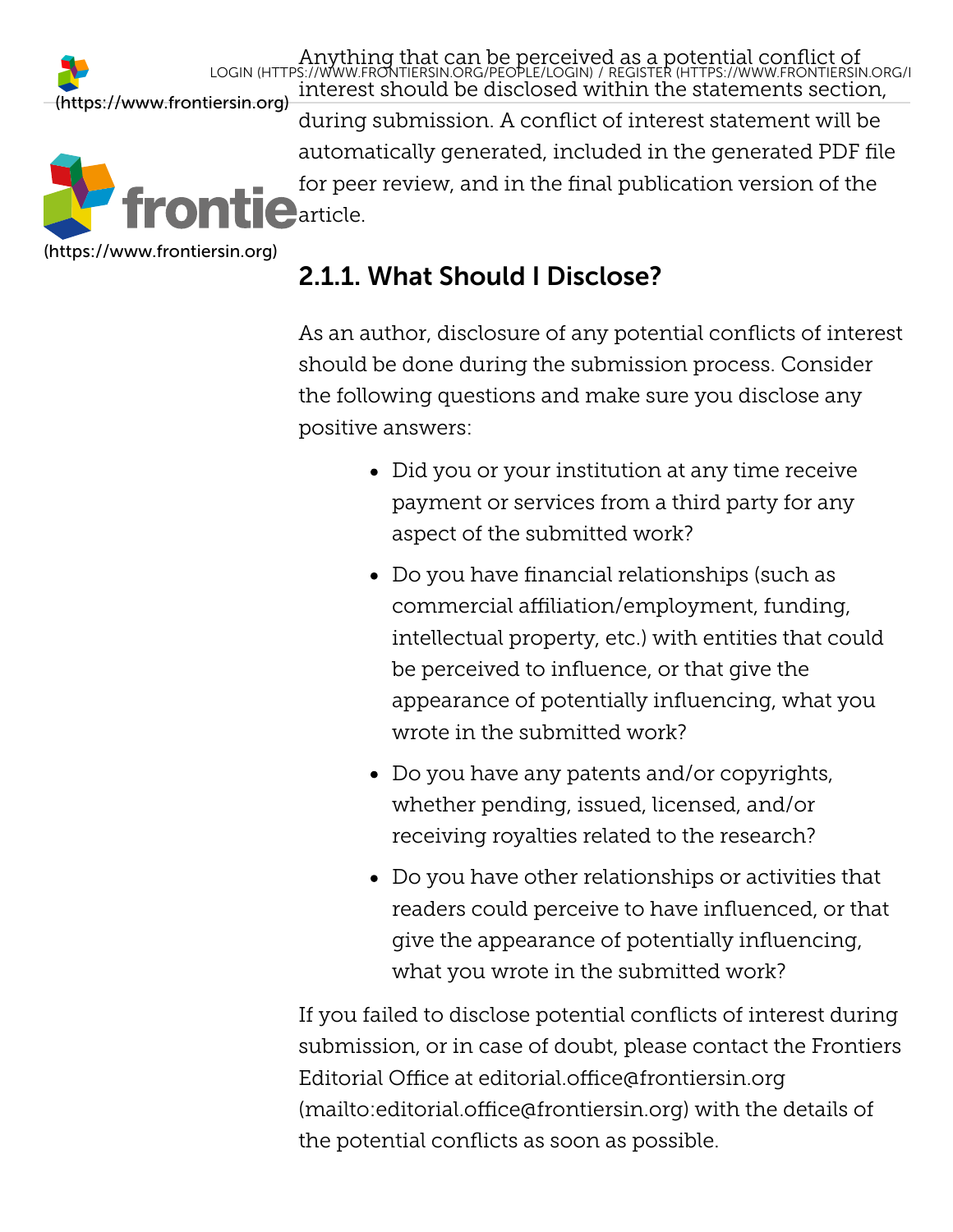For commercial affiliations, all [authors must be accounted](https://www.frontiersin.org/register) for. We recommend using the following template: LOGIN [\(HTTPS://WWW.FRONTIERSIN.ORG/PEOPLE/LOGIN\)](https://www.frontiersin.org/people/login) / REGISTER (HTTPS://WWW.FRONTIERSIN.ORG/R



"Author XXXXXXX was employed by the company XXXXXXX.

The remaining authors declare that the research was conducted in the absence of any commercial or financial relationships that could be construed as a potential conflict of interest".

For commercial funding, the role of the funder must be declared. We recommend the following statements:

"The authors declare that this study received funding from XXXXXXX. The funder had the following involvement with the study: XXXXXXX".

"The authors declare that this study received funding from XXXXXXX. The funder was not involved in the study design, collection, analysis, interpretation of data, the writing of this article or the decision to submit it for publication".

### <span id="page-14-0"></span>2.1.2. What About Editors and Reviewers?

Handling editors and reviewers will be asked to consider the following potential conflicts of interest before accepting any editing or review assignment:

| <b>FAMILY</b> | 1. Are any of the authors a spouse or significant<br>other, a member of the same family or a very<br>close personal friend? Review Editors should |
|---------------|---------------------------------------------------------------------------------------------------------------------------------------------------|
|               | also not be a member of the same family as the<br>handling editor.                                                                                |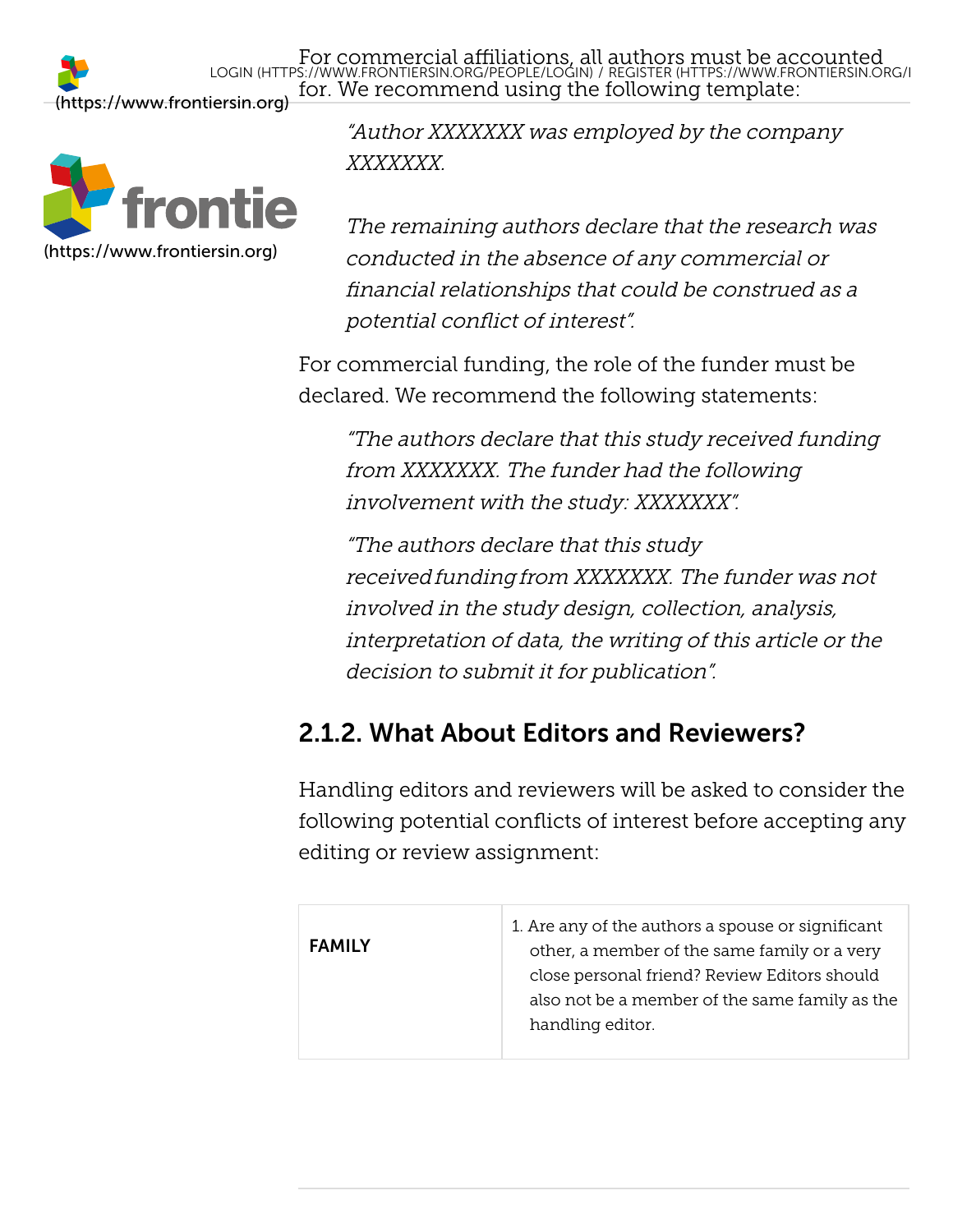<span id="page-15-0"></span>

| (https://www.frontiersin.org) |                    | LOGIN (HTTPS://WWW.FRONTIERSIN.ORG/PEOPLETEOGRH) SUFFERFUR PIAPFFIRSI/ ANDRE BRITERSIN.ORG/I<br>Frontiers Research Topic with any of the                                                                                                            |
|-------------------------------|--------------------|-----------------------------------------------------------------------------------------------------------------------------------------------------------------------------------------------------------------------------------------------------|
| <i><b>P</b></i> frontie       |                    | authors within the past 2 years?<br>3. Are you currently collaborating or have you<br>collaborated on a research project or a<br>publication with any of the authors within the<br>past 2 years?                                                    |
| (https://www.frontiersin.org) |                    | 4. Are you currently collaborating or have you<br>collaborated with any of the authors as an<br>advisor or in any other direct supervisory<br>capacity in the past five years?                                                                      |
|                               |                    | 5. Are you currently collaborating or have you<br>collaborated with any of the authors as a<br>student or in any other direct subordinate<br>capacity in the past five years?                                                                       |
|                               |                    | <b>Note:</b> Review Editors should not accept<br>assignments if they have a close professional<br>relationship with the handling editor, which in<br>their view could affect the objectivity of the<br>review.                                      |
|                               | <b>AFFILIATION</b> | 6. Are you affiliated with the same institution as<br>any of the authors? If so, has this resulted in<br>interactions, collaborations or mutual interests<br>with the authors that would compromise your<br>impartiality in conducting this review? |
|                               |                    | 7. Are you a current member of a committee or<br>department that coincides with an affiliation<br>with any of the authors?                                                                                                                          |
|                               | <b>FINANCIAL</b>   | 8. Do you have a business or professional<br>partnership with any author?                                                                                                                                                                           |
|                               |                    | 9. Do you have financial interests or business<br>relations with any organization involved in<br>this research or in the preparation of the<br>manuscript?                                                                                          |
|                               |                    | 10. Do you have any financial interest or<br>competing interests in the content of the<br>manuscript that might affect your ability to<br>perform an objective review?                                                                              |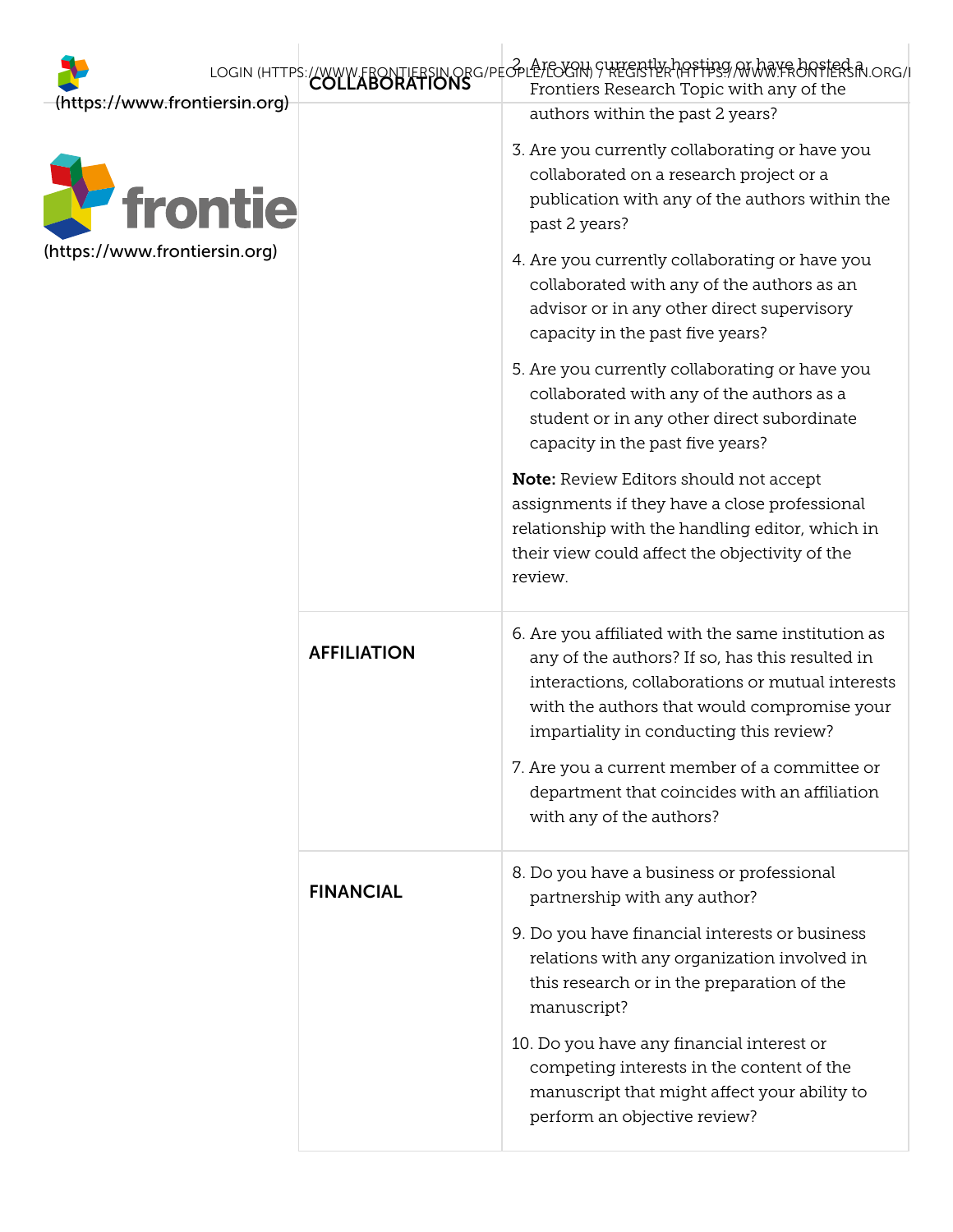# LOGIN [\(HTTPS://WWW.FRONTIERSIN.ORG/PEOPLE/LOGIN\)](https://www.frontiersin.org/people/login) REGISTER (HTTPS://WWW.FRONTIERSIN.ORG/I

[\(https://www.frontiersin.org\)](https://www.frontiersin.org/)



Details of all funding sources must be provided in the funding section of the manuscript, including grant numbers, if applicable. All Frontiers articles are published  $\bigcup_{w}$  with open access under the CC-BY Creative Commons attribution license. Articles published with Frontiers automatically fulfil or exceed the requirements for open access mandated by many institutions and funding bodies, including the National Institutes of Health, the Medical Research Council, Research Councils UK, and the Wellcome Trust. Frontiers submits funding data to the Open Funder Registry, which is a funder identification service from CrossRef resulting from collaboration between scholarly publishers and funding agencies.

### <span id="page-16-0"></span>2.2.1. Disclaimer

Any necessary disclaimers which must be included in the published article should be clearly indicated in the manuscript.

## <span id="page-16-1"></span>2.3. Bioethics

All research submitted to Frontiers for consideration must have been conducted in accordance with Frontiers guidelines on study ethics. In accordance with COPE [guidelines \(https://publicationethics.org/\), Frontiers r](https://publicationethics.org/)eserves the right to reject any manuscript that editors believe does not uphold high ethical standards, even if authors have obtained ethical approval or if ethical approval is not required. Frontiers encourages authors to follow the ARRIVE [guidelines \(https://www.nc3rs.org.uk/arrive-guidelines\) for](https://www.nc3rs.org.uk/arrive-guidelines) the design, analysis, and reporting of scientific research.

### <span id="page-16-2"></span>2.3.1. Studies Involving Animal Subjects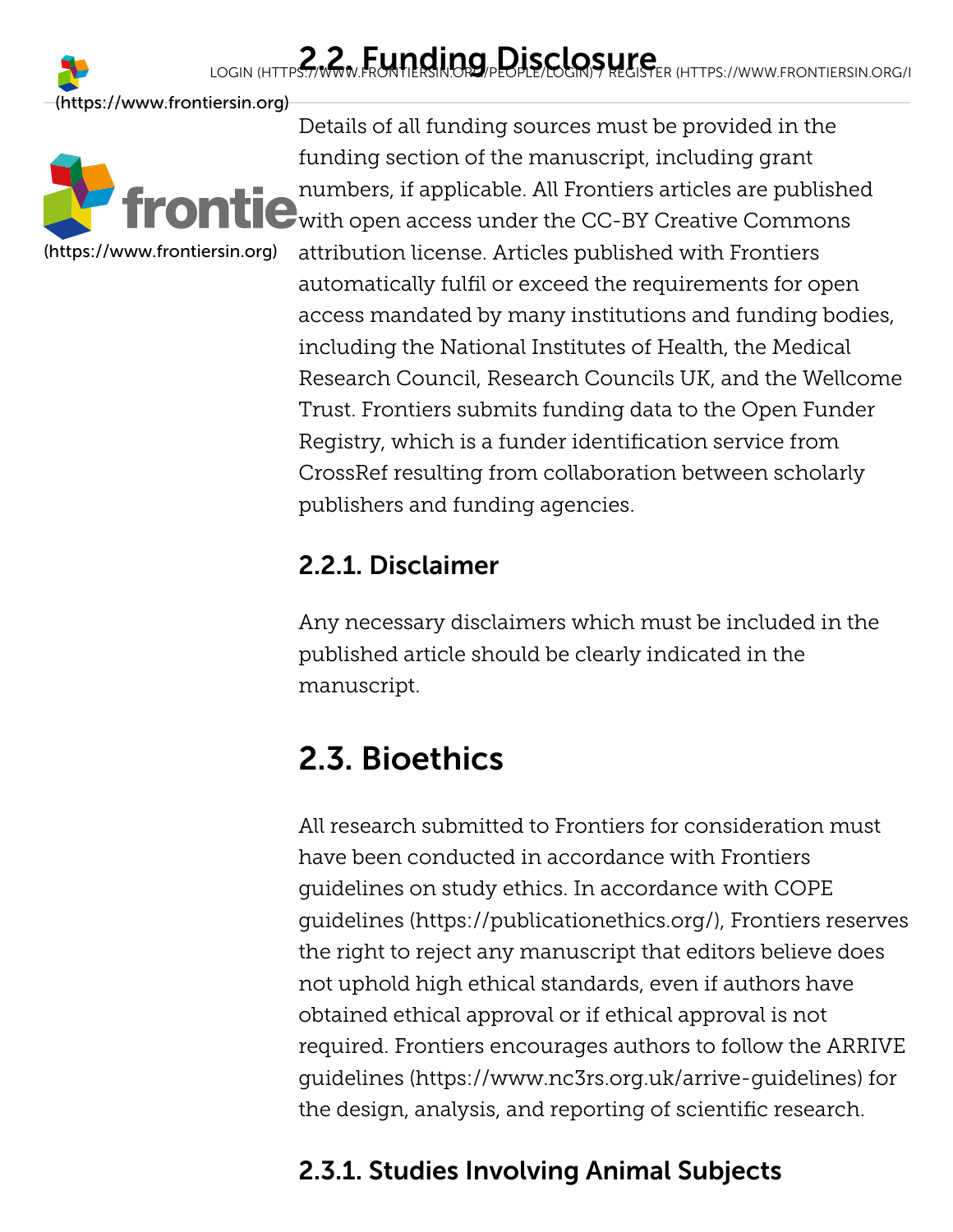

All research involving regulated animals (i.e. all live vertebrates and higher invertebrates) must have been [\(https://www.frontiersin.org\)](https://www.frontiersin.org/) reviewed and approved by an ethics committee prior to commencing the study and performed in accordance with relevant institutional and national guidelines and  $\bigcirc$  regulations. Frontiers follows the International Association of Veterinary Editors guidelines for publication of studies LOGIN [\(HTTPS://WWW.FRONTIERSIN.ORG/PEOPLE/LOGIN\)](https://www.frontiersin.org/people/login) / REGISTER [\(HTTPS://WWW.FRONTIERSIN.ORG/R](https://www.frontiersin.org/register)

including animal research. Clinical studies involving animals and interventions outside of routine care require ethics committee oversight as per the American Veterinary Medical Association

[\(https://ebusiness.avma.org/aahsd/more\\_info/veterinary\\_clin](https://ebusiness.avma.org/aahsd/more_info/veterinary_clinical_studies.aspx) Authors must provide ethics approval information within the submission system, which generates an ethics statement to be included in the submission. The generated ethics statement will be included in the reviewer file, in the following format:

"The animal study was reviewed and approved by [Full name and affiliation of ethics committee]".

Should the study be exempt from ethics approval, authors need to state the reasons for exemption within the generated statement. Studies involving client-owned animals (non-commercially available animals, e.g. pets or livestock) should demonstrate the best practice veterinary care and confirm that written informed consent has been granted by the owner(s), or the legal representative of the owner(s). An example of a generated statement for a study involving client owned animals can be found below:

"The animal study was reviewed and approved by [Full name and affiliation of ethics committee]. Written informed consent was obtained from the owners for the participation of their animals in this study".

### <span id="page-17-0"></span>2.3.1.1. Humane Endpoints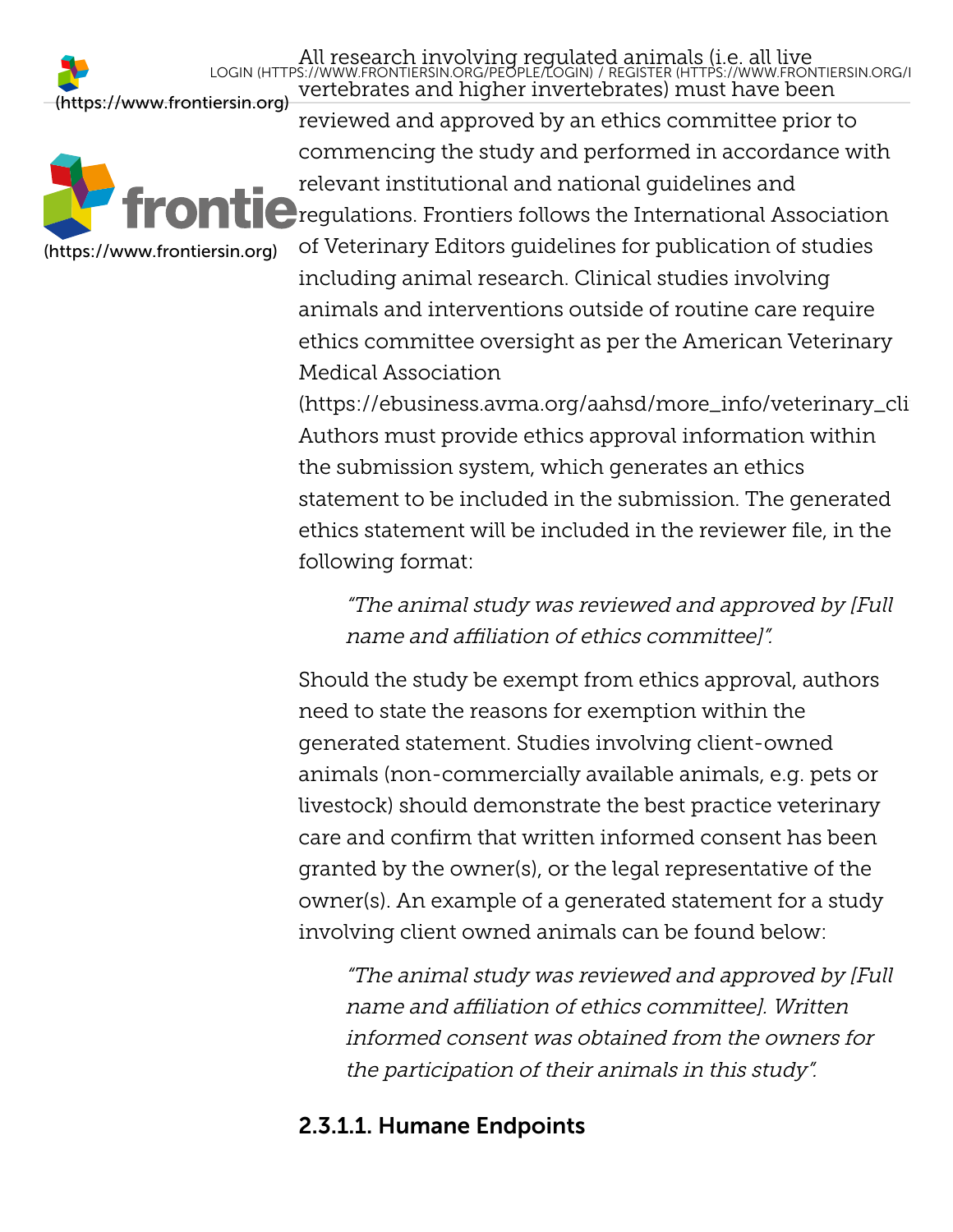All manuscripts describing studies where death is an endpoint will be subject to add[itional ethical considerations.](https://www.frontiersin.org/register) Frontiers reserves the right to reject manuscripts lacking appropriate justification. LOGIN [\(HTTPS://WWW.FRONTIERSIN.ORG/PEOPLE/LOGIN\)](https://www.frontiersin.org/people/login) / REGISTER (HTTPS://WWW.FRONTIERSIN.ORG/R

# **Frontie** 2.3.2. Studies Involving Human Subjects

[\(https://www.frontiersin.org\)](https://www.frontiersin.org/)

<span id="page-18-0"></span>Research involving human subjects should have been conducted in accordance with the World Medical Association's Declaration of Helsinki [\(https://www.wma.net/policies-post/wma-declaration-of](https://www.wma.net/policies-post/wma-declaration-of-helsinki-ethical-principles-for-medical-research-involving-human-subjects/)helsinki-ethical-principles-for-medical-researchinvolving-human-subjects/). Studies involving human participants must be performed in accordance with relevant institutional and national guidelines, with the appropriate institutional ethics committee's prior approval and informed written consent from all human subjects involved in the study including for publication of the results. Confirmation of this approval is required upon submission of a manuscript to Frontiers; authors must provide ethics committee information within the submission system, which generates an ethics statement to be included in the submission. Information regarding subjects' (or when appropriate, the parent's or guardian's) consent for participation should be provided within the submission system. Frontiers requires that consent for participation is both informed and written, unless waived by an ethics committee or otherwise not required as per local legislation. The submission system will generate an ethics statement in the following format (the statement will also be included in the final manuscript version for publication):

"The studies involving human participants were reviewed and approved by [Full name and affiliation of ethics committee]. The patients/participants provided their written informed consent to participate in this study".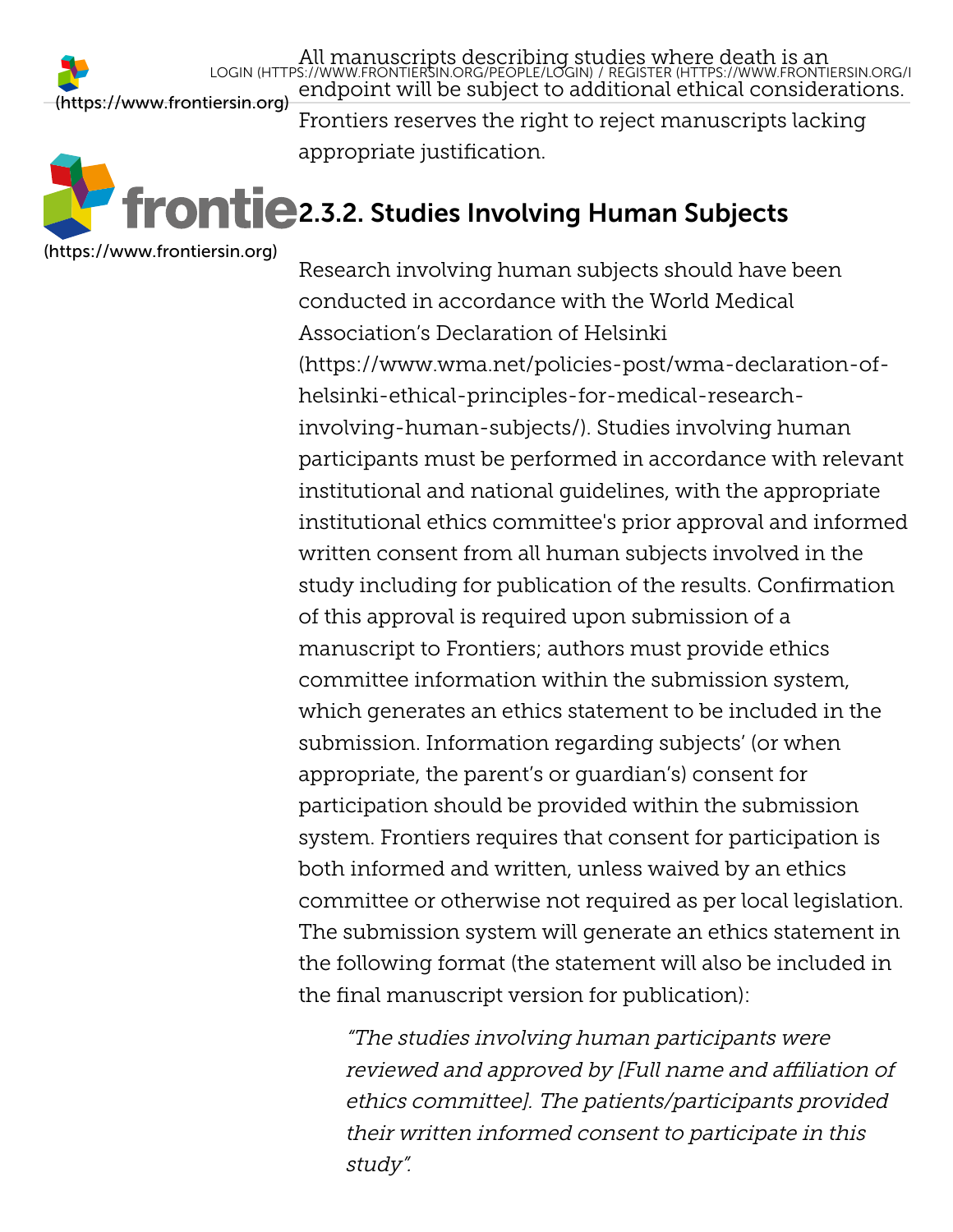LOGIN [\(HTTPS://WWW.FRONTIERSIN.ORG/PEOPLE/LOGIN\)](https://www.frontiersin.org/people/login) / REGISTER (HTTPS://WWW.FRONTIERSIN.ORG/R



procedures, authors need to clearly state the reasons in the [\(https://www.frontiersin.org\)](https://www.frontiersin.org/) generated statement. Frontiers may request a letter from the authors, obtained from an ethics committee in cases where full review and approval has been waived by the committee.  $\mathbf{P}_{\text{In order to protect subject anonymous}}$  anonymity, identifying information should not be included in the manuscript unless such information is absolutely necessary for scientific purposes AND explicit approval has been granted by the subjects.

Should the study be exempt fr[om ethics approval or consent](https://www.frontiersin.org/register)

### <span id="page-19-0"></span>2.3.3. Inclusion of Identifiable Human Data

Frontiers follows the ICMJE recommendations (http://www.icmje.org/recommendations/browse/rolesand-responsibilities/protection-of-research[participants.html\) on the protection of research participa](http://www.icmje.org/recommendations/browse/roles-and-responsibilities/protection-of-research-participants.html)nts, which state that patients have a right to privacy that should not be violated without informed consent. We require nonessential identifiable details to be omitted from all manuscripts, and written informed consent will be required if there is any doubt that anonymity can be maintained.

It is the responsibility of the researchers and authors to ensure that these principles are complied with, including the obtaining of written informed consent for publication of any potentially identifiable data or images.

Written informed consent can be documented on a form provided by an institution or ethics committee, and it must clearly state how the identifiable data will be used. Frontiers makes available its own form

[\(https://www.frontiersin.org/files/pdf/FrontiersConsentForm](https://www.frontiersin.org/files/pdf/FrontiersConsentForm.pdf) which may be used for this purpose, although not required if an alternative form of consent, meeting the ICMJE recommendations

[\(http://www.icmje.org/recommendations/browse/roles-](http://www.icmje.org/recommendations/browse/roles-and-responsibilities/protection-of-research-participants.html)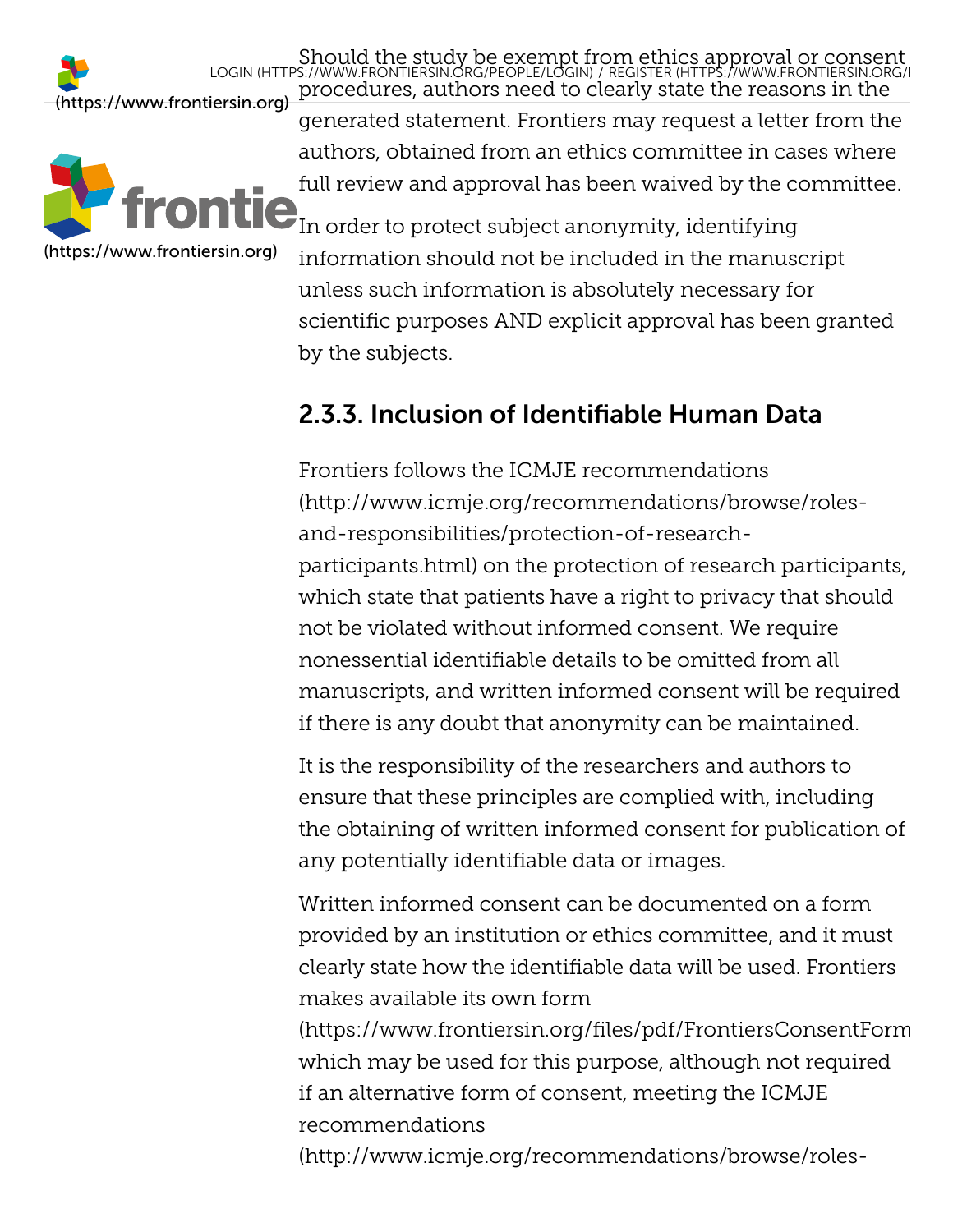LOGIN [\(HTTPS://WWW.FRONTIERSIN.ORG/PEOPLE/LOGIN\)](https://www.frontiersin.org/people/login) / REGISTER (HTTPS://WWW.FRONTIERSIN.ORG/R



[participants.html\), is used. We consider it to be the autho](http://www.icmje.org/recommendations/browse/roles-and-responsibilities/protection-of-research-participants.html)[r's](https://www.frontiersin.org/register) [\(https://www.frontiersin.org\)](https://www.frontiersin.org/) duty to encourage participants or patients whose consent for publication is required to read and understand the ICMJE guidelines, for their information prior to completing  $\bigcup$  the consent form. Participants should also be encouraged to ask any questions and to ensure they are comfortable before they sign the consent form.

and-responsibilities/protection-of-research-

The completed consent forms should be stored by authors or their respective institutions, in accordance with institutional policies. Completed forms should not be included with your Frontiers submission. However, consent forms should be made available upon request from the editor or editorial office, during the review process or postpublication.

The determination of what constitutes identifiable data lies with our editors and editorial office staff, and manuscripts may be rejected if the required consent documents cannot be provided. Please note that written informed consent for publication is required for all case report articles where the patient or subject is identified or identifiable. Information regarding participant/patient consent for publication of identifiable data should be provided within the submission system. This will generate an ethics statement that will be directly included in the manuscript.

### <span id="page-20-0"></span>2.3.4. Clinical Trials

The World Health Organization

[\(https://www.who.int/clinical-trials-registry-platform\)](https://www.who.int/clinical-trials-registry-platform) defines a clinical trial as "any research study that prospectively assigns human participants or groups of humans to one or more health-related interventions to evaluate the effects on health outcomes". In accordance with the Clinical Trial Registration Statement from the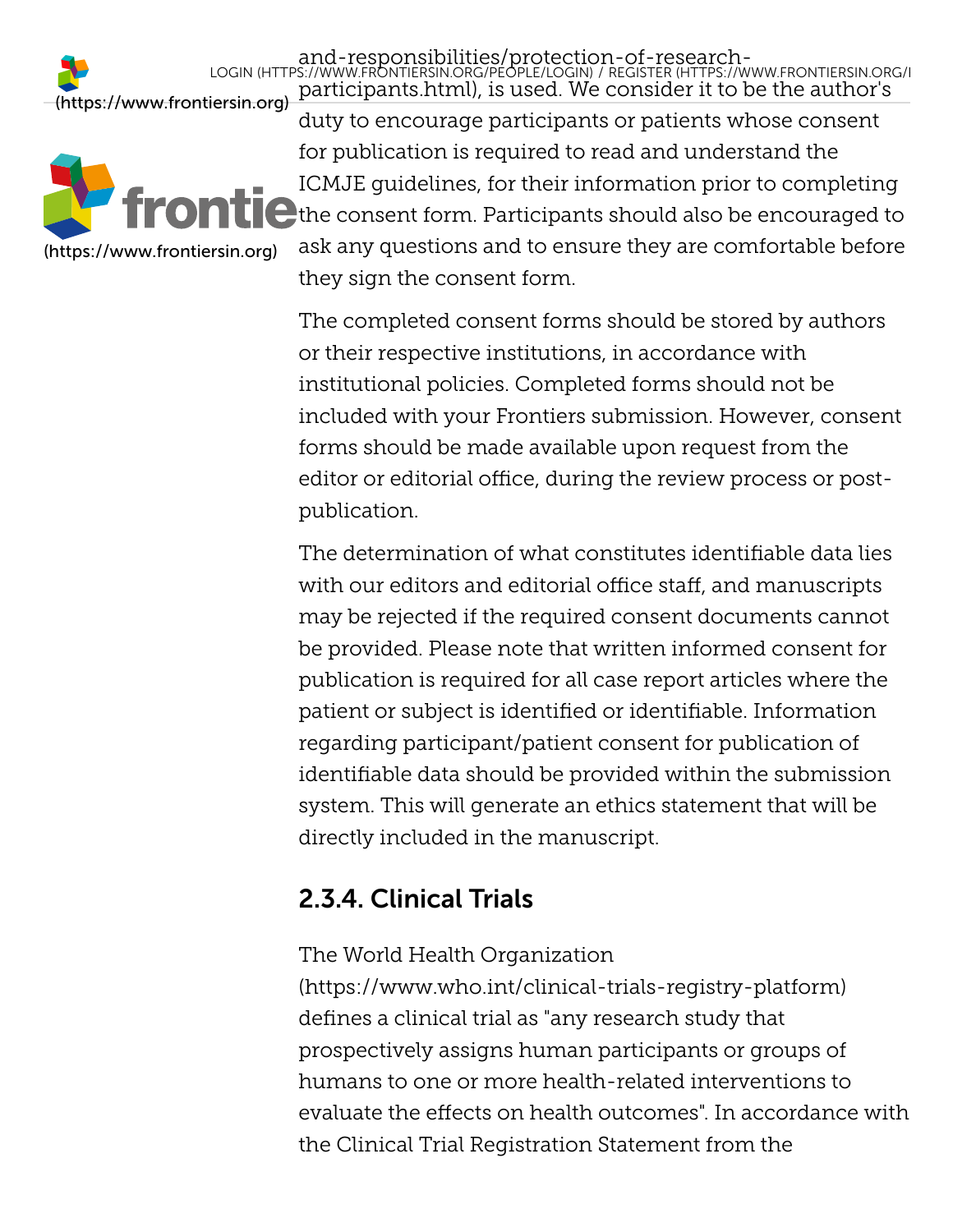

[International Committee of Medical Journal Editors \(ICMEJ\)](http://www.icmje.org/) (http://www.icmje.org/), all clinical trials must be registered in a public trials registry at or before the onset of participant enrolment. To meet the requirements of the ICMJE and Frontiers, clinical trials can be registered with any Primary **A** Registry in the WHO Registry Network [\(http://www.who.int/ictrp/network/primary/en/index.html\)](http://www.who.int/ictrp/network/primary/en/index.html) or an ICMJE approved registry LOGIN [\(HTTPS://WWW.FRONTIERSIN.ORG/PEOPLE/LOGIN\)](https://www.frontiersin.org/people/login) / REGISTER (HTTPS://WWW.FRONTIERSIN.ORG/R

[\(http://www.icmje.org/about-icmje/faqs/clinical-trials](http://www.icmje.org/about-icmje/faqs/clinical-trials-registration/)registration/).

Clinical trial reports should be compliant with the Consolidated Standards of Reporting Trials (CONSORT) [\(http://www.consort-statement.org/?o=1011\) by includin](http://www.consort-statement.org/?o=1011)g a flow diagram presenting the enrolment, intervention allocation, follow-up, and data analysis with number of subjects for each and taking into account the CONSORT Checklist of items to include when reporting a randomized clinical trial.

The information on the clinical trial registration (Unique Identifier and URL) must be included in the abstract [\(https://www.frontiersin.org/about/manuscript-formatting](https://www.frontiersin.org/about/manuscript-formatting-guidelines#Abstract)guidelines#Abstract).

## <span id="page-21-0"></span>2.4. Materials and Data Policies

Frontiers is committed to open science and open data; we require that authors make available all data relevant to the conclusions of the manuscript. Generated data should be publicly available and cited in accordance with our Data [Citation Guidelines. We aim to achieve the best commun](#page-24-0)ity standards regarding data availability, ensuring increased levels of transparency and reproducibility in our published articles.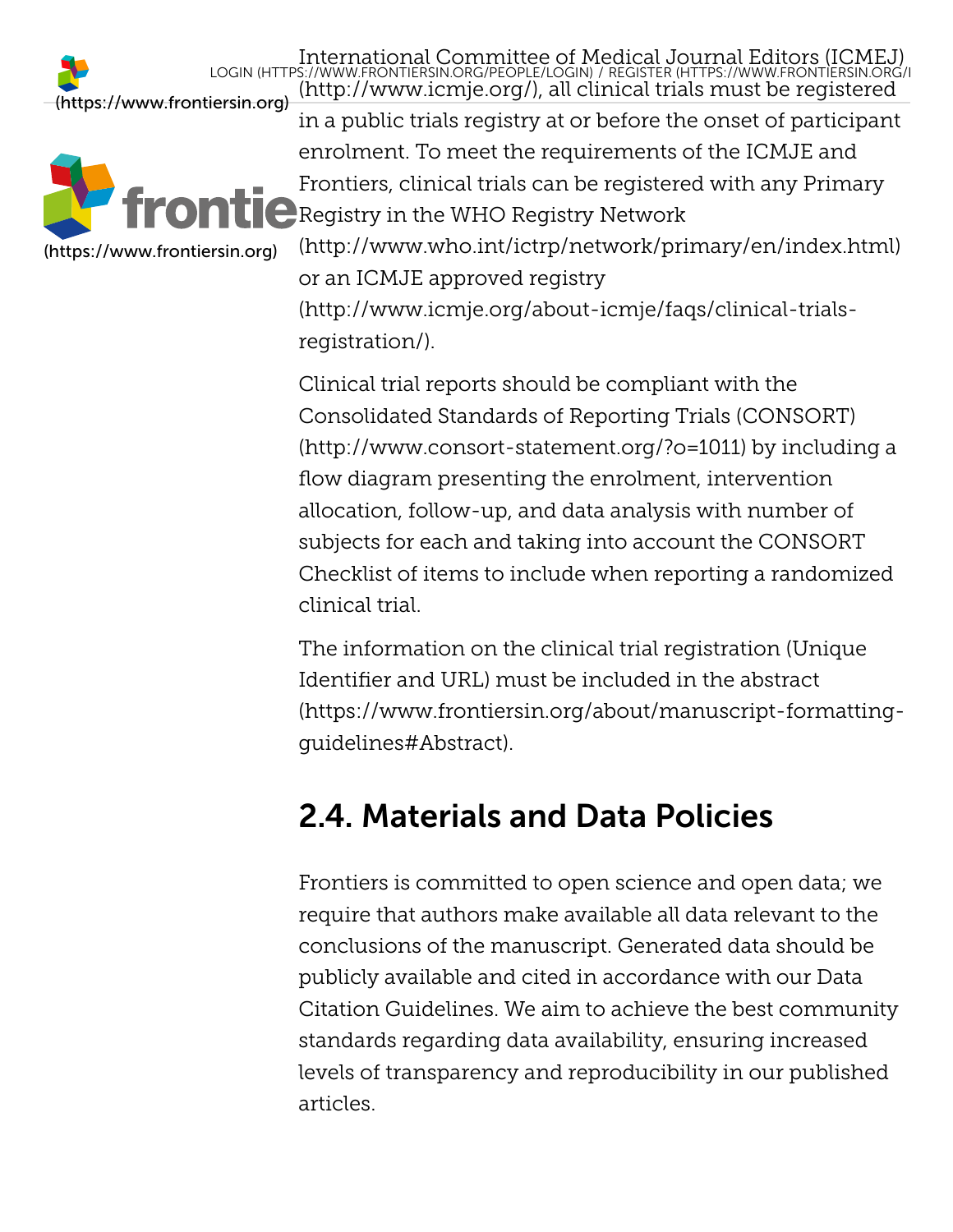

Our policies on data availability are informed by community-driven standards, which Frontiers endorses, such as the Transparency and Openness (https://cos.io/our[services/top-guidelines/\) \(TOP\) guidelines, and the joint](https://cos.io/our-services/top-guidelines/) declaration of data citation principles produced by FORCE 11 [\(https://www.force11.org/group/joint-declaration-data](https://www.force11.org/group/joint-declaration-data-citation-principles-final)citation-principles-final). LOGIN [\(HTTPS://WWW.FRONTIERSIN.ORG/PEOPLE/LOGIN\)](https://www.frontiersin.org/people/login) / REGISTER [\(HTTPS://WWW.FRONTIERSIN.ORG/R](https://www.frontiersin.org/register)

### <span id="page-22-0"></span>2.4.1. Availability of Materials

Authors are required to make all materials used to conduct their research available to other researchers. Research materials necessary to enable the reproduction of an experiment should be clearly indicated in the Materials and Methods section. Relevant materials such as protocols, analytic methods, and study material should preferably be uploaded to an online repository providing a global persistent link/identifier. If this is not possible, authors are strongly encouraged to make this material available upon request to interested researchers, and this should be stated in the manuscript.

### <span id="page-22-1"></span>2.4.1.1. Resource Identification Initiative

Authors wishing to participate in the Resource Identification Initiative (https://www.force11.org/group/resource[identification-initiative\) should cite antibodies, genetically](https://www.force11.org/group/resource-identification-initiative) modified organisms, software tools, data, databases, and services using the corresponding catalog number and RRID in your current manuscript. For more information about the project and for steps on how to search for an RRID, please click here

[\(https://www.frontiersin.org/files/pdf/letter\\_to\\_author.pdf\)](https://www.frontiersin.org/files/pdf/letter_to_author.pdf).

### <span id="page-22-2"></span>2.4.2. Availability of Data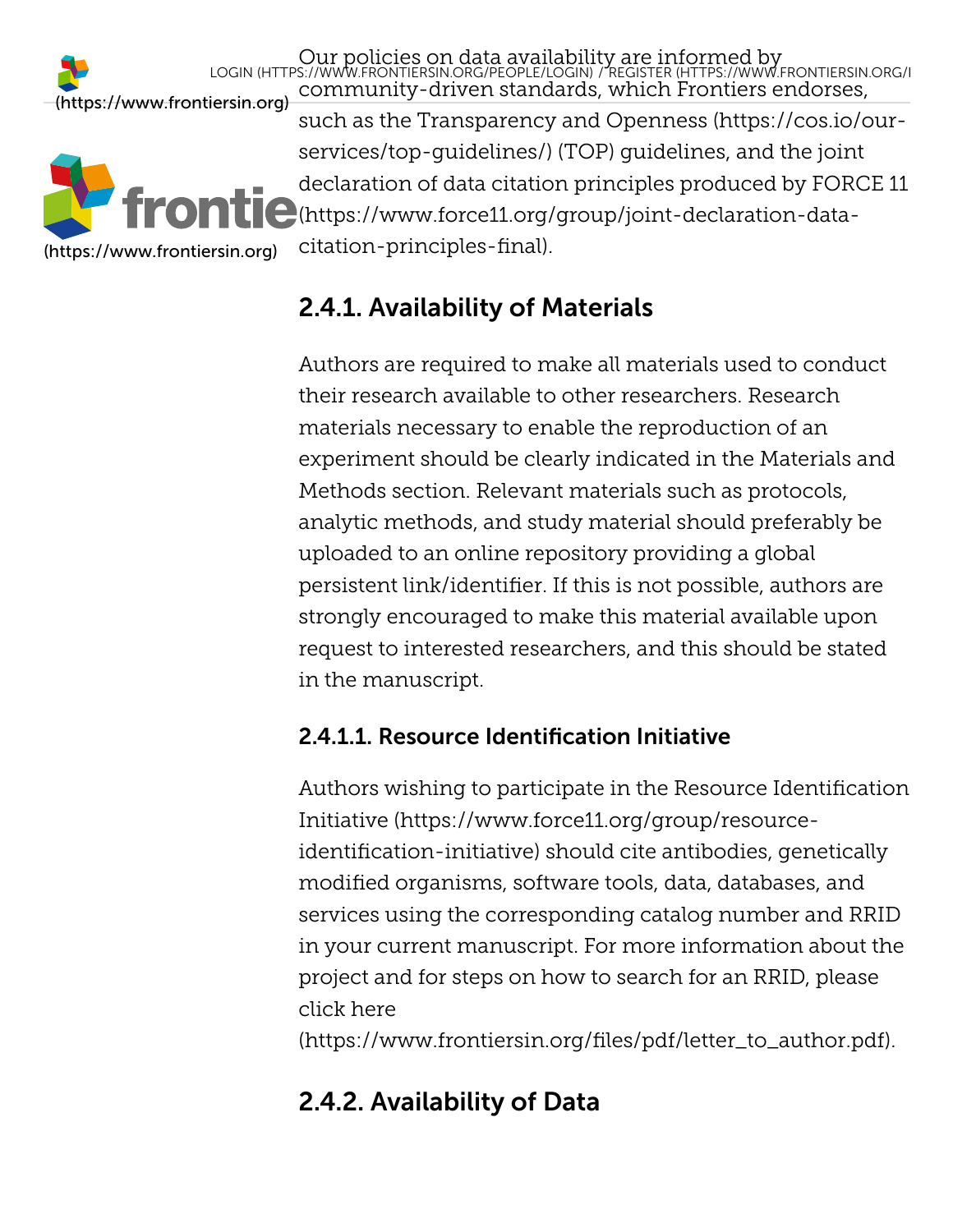

underlying the findings described and used to reach the [\(https://www.frontiersin.org\)](https://www.frontiersin.org/) conclusions of the manuscript, available to any qualified researchers. The data should be FAIR—findable, accessible, interoperable, and reusable—so that other researchers can  $\Box$  locate and use the data. However, exceptions are granted if data cannot be made publicly available for legal or ethical reasons. LOGIN [\(HTTPS://WWW.FRONTIERSIN.ORG/PEOPLE/LOGIN\)](https://www.frontiersin.org/people/login) / REGISTER (HTTPS://WWW.FRONTIERSIN.ORG/R

Frontiers requires that authors [make the "minimal data set"](https://www.frontiersin.org/register)

To comply with best practice in their field of research, authors are required to make certain types of data available to readers at the time of publication in specific, stable, community-supported repositories such as those listed below. Authors are encouraged to contact our data availability office at datapolicy@frontiersin.org [\(mailto:datapolicy@frontiersin.org\) prior to sub](mailto:datapolicy@frontiersin.org)mission with any queries concerning data reporting.

### <span id="page-23-0"></span>2.4.2.1. Exceptions Related to Availability of Data

We strongly encourage sharing the maximal amount of data; however where ethical, legal or privacy issues are present the data should not be shared. In cases where some or all data cannot be shared for legal, ethical or privacy restrictions, the authors should make these limitations clear in the Data Availability Statement at the time of submission.

Possible limitations to making data publicly available include patient confidentiality and participant privacy. Authors should ensure that the data shared are in accordance with the ethical consent provided by participants on the use of confidential/identifiable human data. We require that the authors demonstrate that publication of such data does not compromise the anonymity of the participants or breach local data protection laws.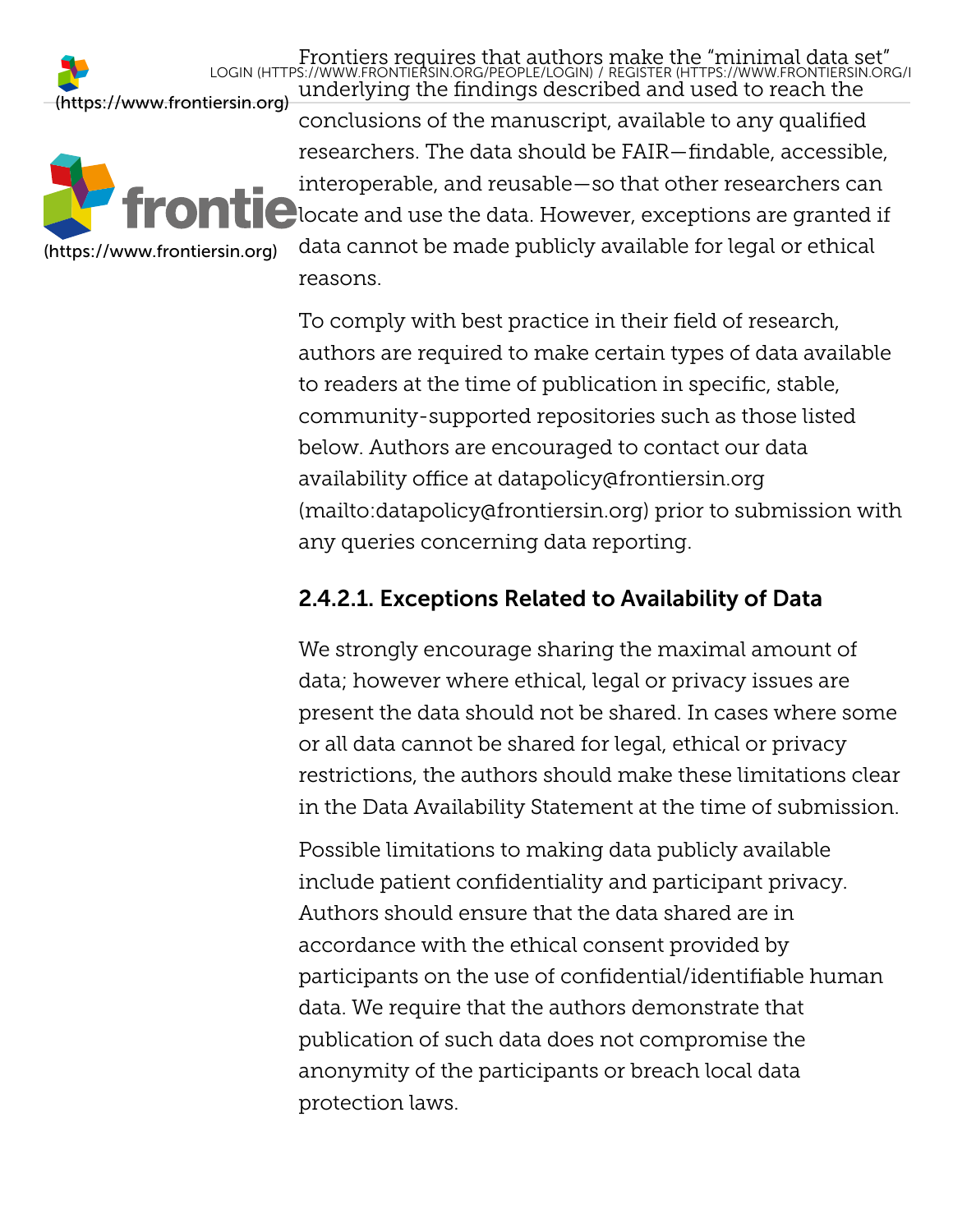In situations where access is restricted to protect [\(https://www.frontiersin.org\)](https://www.frontiersin.org/)



confidential or proprietary inf[ormation, authors are required](https://www.frontiersin.org/register) to explain the restrictions on the dataset and make the data available upon request with permission of the third party. The Data Availability Statement should include all necessary  $\begin{array}{l} \begin{array}{l} \text{\textbf{C}} \end{array}$  contact information to request access to the dataset. LOGIN [\(HTTPS://WWW.FRONTIERSIN.ORG/PEOPLE/LOGIN\)](https://www.frontiersin.org/people/login) / REGISTER (HTTPS://WWW.FRONTIERSIN.ORG/R

## <span id="page-24-0"></span>2.4.3. Data Citation Guidelines

Authors are encouraged to cite all datasets generated or analyzed in the study. Where datasets are cited, they should be included in the references list

[\(https://www.frontiersin.org/about/manuscript-formatting](https://www.frontiersin.org/about/manuscript-formatting-guidelines#ReferencesList)guidelines#ReferencesList) to maximize future usability. The following format should be used:

[Dataset] Author names. (year) Data Title. Repository name. Version. Persistent identifier

## <span id="page-24-1"></span>2.4.4. Data Availability Statements

Data availability statements are required for all articles published with Frontiers. During the submission process, authors will be asked to detail the location of the raw data underlying the conclusions made in the manuscript, and whether it will be made available to other researchers following publication. Authors will also be asked for the details of any existing datasets that have been analysed in the manuscript. These datasets should be cited in accordance with our data citation guidelines.

A statement will be automatically generated using the information provided in the submission form; however, manuscripts containing incomplete or incorrect statements will be prevented from entering the review process.

### Examples of Acceptable Statements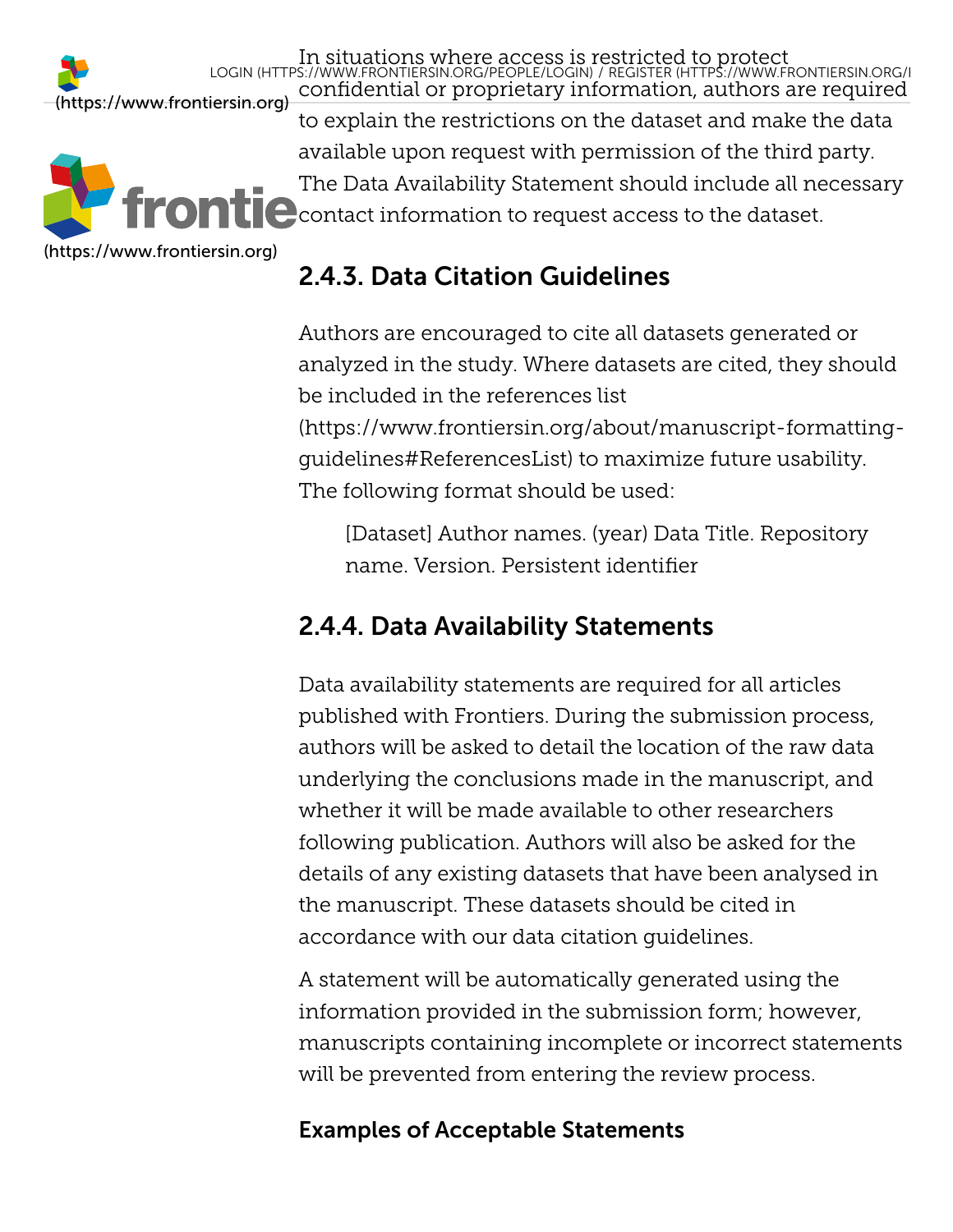

The original contributions presented in the study are publicly available. This data can be found here: [link/accession number].

### 2. Existing datasets are available in a publicly accessible repository:

Publicly available datasets were analyzed in this study. This data can be found here: [link/accession number].

### 3. Information for existing publicly accessible datasets are contained within the article (e.g. for studies using greater than 10 accession numbers):

The datasets presented in this study can be found in online repositories. The names of the repository/repositories and accession number(s) can be found in the article/supplementary material.

### 4. All relevant data is contained within the article:

The original contributions presented in the study are included in the article/supplementary material, further inquiries can be directed to the corresponding author/s.

### 5. Restrictions apply to the datasets:

The datasets presented in this article are not readily available because [VALID REASON]. Requests to access the datasets should be directed to [text input].

### 6. Data has been obtained from a third party: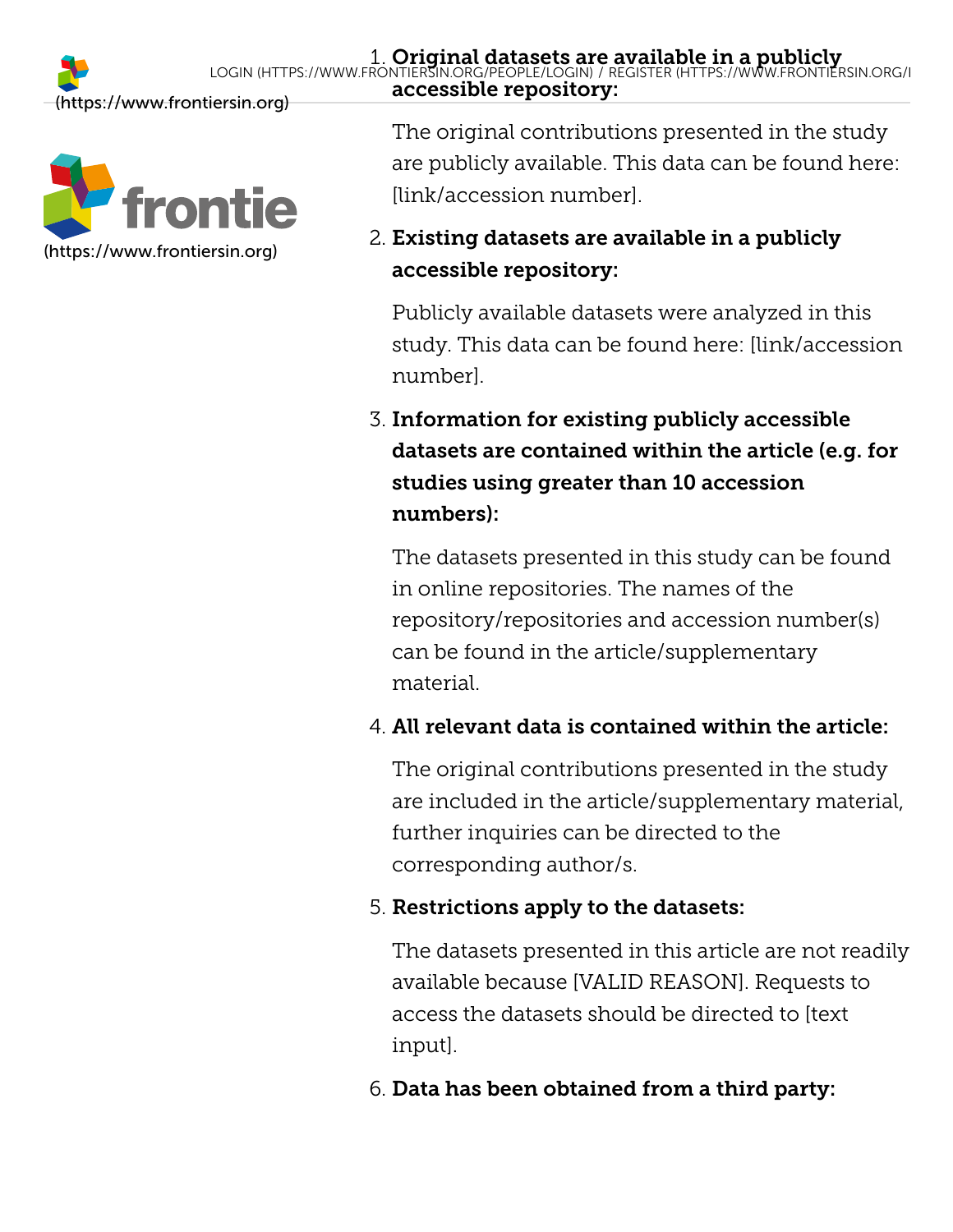

[SOURCE], the following licenses/restrictions apply [RESTRICTIONS]. Requests to access these datasets should be directed to [NAME, EMAIL].

### 7. Datasets are available on request:

The raw data supporting the conclusions of this article will be made available by the authors, without undue reservation.

### <span id="page-26-0"></span>2.4.5. Mandatory Data and Recommended Repositories

Authors are required to deposit the following mandatory data types in public, community-supported repositories, such as those listed below, prior to publication of an associated Frontiers manuscript:

| Data-type                                                                      | <b>Required Repositories</b>                                                              | Metadata Standard |
|--------------------------------------------------------------------------------|-------------------------------------------------------------------------------------------|-------------------|
| Genetic and genomic<br>sequence (DNA/<br>$RNA)$ <sup><math>\wedge</math></sup> | GenBank<br>DNA Data Bank of<br>Japan<br>(DDBJ)<br>European Nucleotide<br>Archive<br>(ENA) | MiXS              |
| Metagenomic<br>sequence                                                        | EBI Metagenomics                                                                          | MiXS              |
| DNA and RNA trace or<br>short-read sequencing<br>data                          | NCBI Trace Archive<br>NCBI Sequence Read<br>Archive                                       | MiXS              |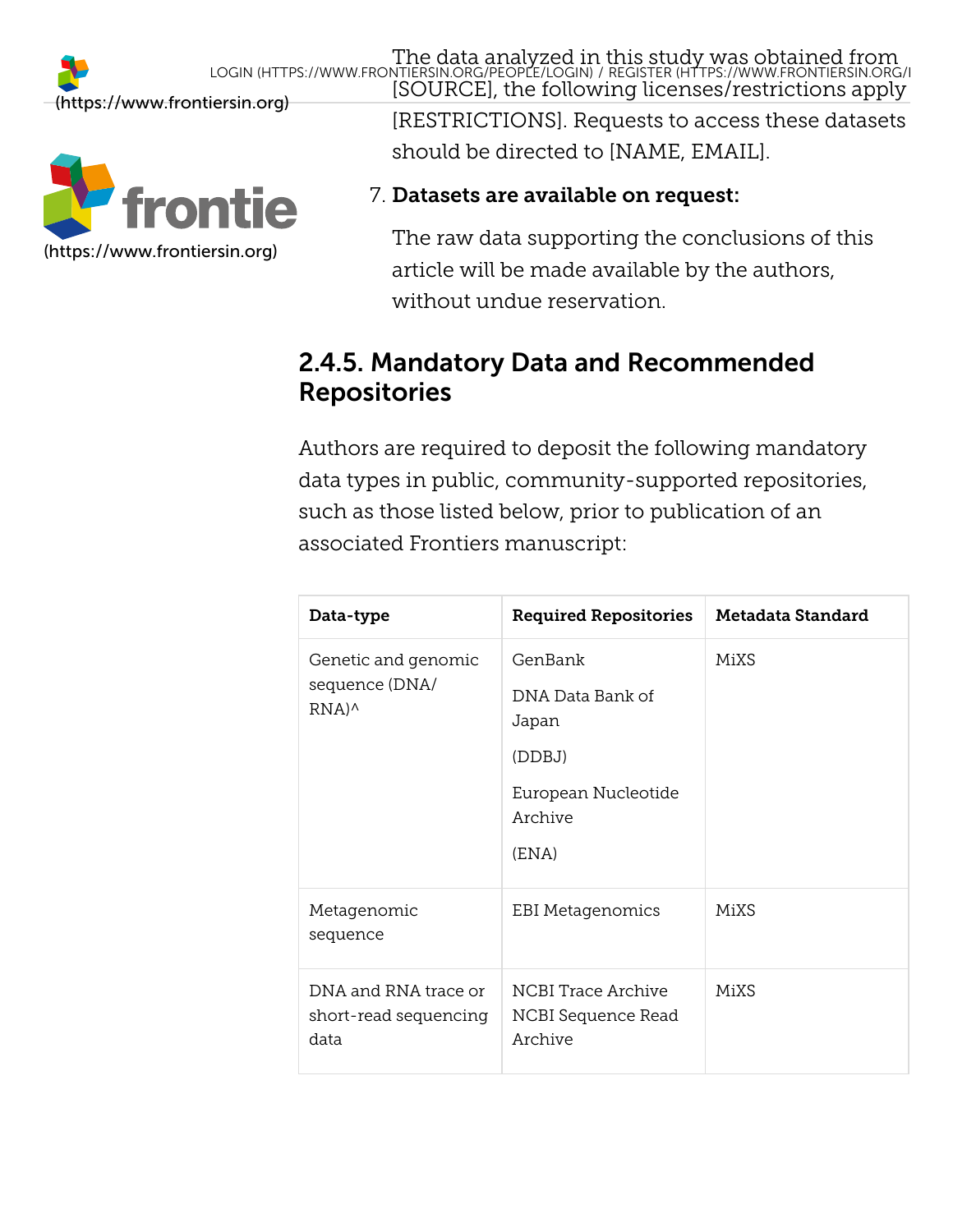|                                                                                         |                                                                                                      |                                                                                                                                        | LOGIN (HTTPS: PORTAL PRONTIERSIN.ORG/PECPERTUGEN PORTEGISTER FITTPS://WWW.FRONTIERSTN.ORG/I |
|-----------------------------------------------------------------------------------------|------------------------------------------------------------------------------------------------------|----------------------------------------------------------------------------------------------------------------------------------------|---------------------------------------------------------------------------------------------|
| (https://www.frontiersin.org)<br><i><b>frontie</b></i><br>(https://www.frontiersin.org) | Genetic polymorphism<br>data, including SNP<br>and CNV data                                          | dbSNP<br>dbVar<br>European Variation<br>Archive<br><b>DGVa</b>                                                                         | MiXS                                                                                        |
|                                                                                         | Gene expression data;<br>chromatin<br>immunoprecipitation<br>data (deep-sequencing<br>or microarray) | ArrayExpress<br>Gene Expression<br>Omnibus (GEO)                                                                                       | MIAME / MINSEQE                                                                             |
|                                                                                         | Data linking genotype<br>to phenotype                                                                | dbGaP                                                                                                                                  |                                                                                             |
|                                                                                         | Protein sequence data                                                                                | UniProt                                                                                                                                |                                                                                             |
|                                                                                         | Proteome profiling<br>data                                                                           | PRIDE<br>PeptideAtlas<br>ProteomeXchange                                                                                               | MIAPE                                                                                       |
|                                                                                         | Small molecule,<br>protein, protein<br>complex data<br>structural data                               | Crystallography Open<br>Database<br>Cambridge Structural<br>Database<br>wwPDB (Protein<br>DataBank)<br>Electron Microscopy<br>Databank | <b>CIF</b>                                                                                  |
|                                                                                         | Taxonomy data                                                                                        | Zoobank                                                                                                                                |                                                                                             |

^ Genetic sequence variants should be annotated according to the guidelines established by the Human Variome Project [\(http://www.humanvariomeproject.org/resources/genetics](http://www.humanvariomeproject.org/resources/genetics-and-genomics-journals.html)and-genomics-journals.html).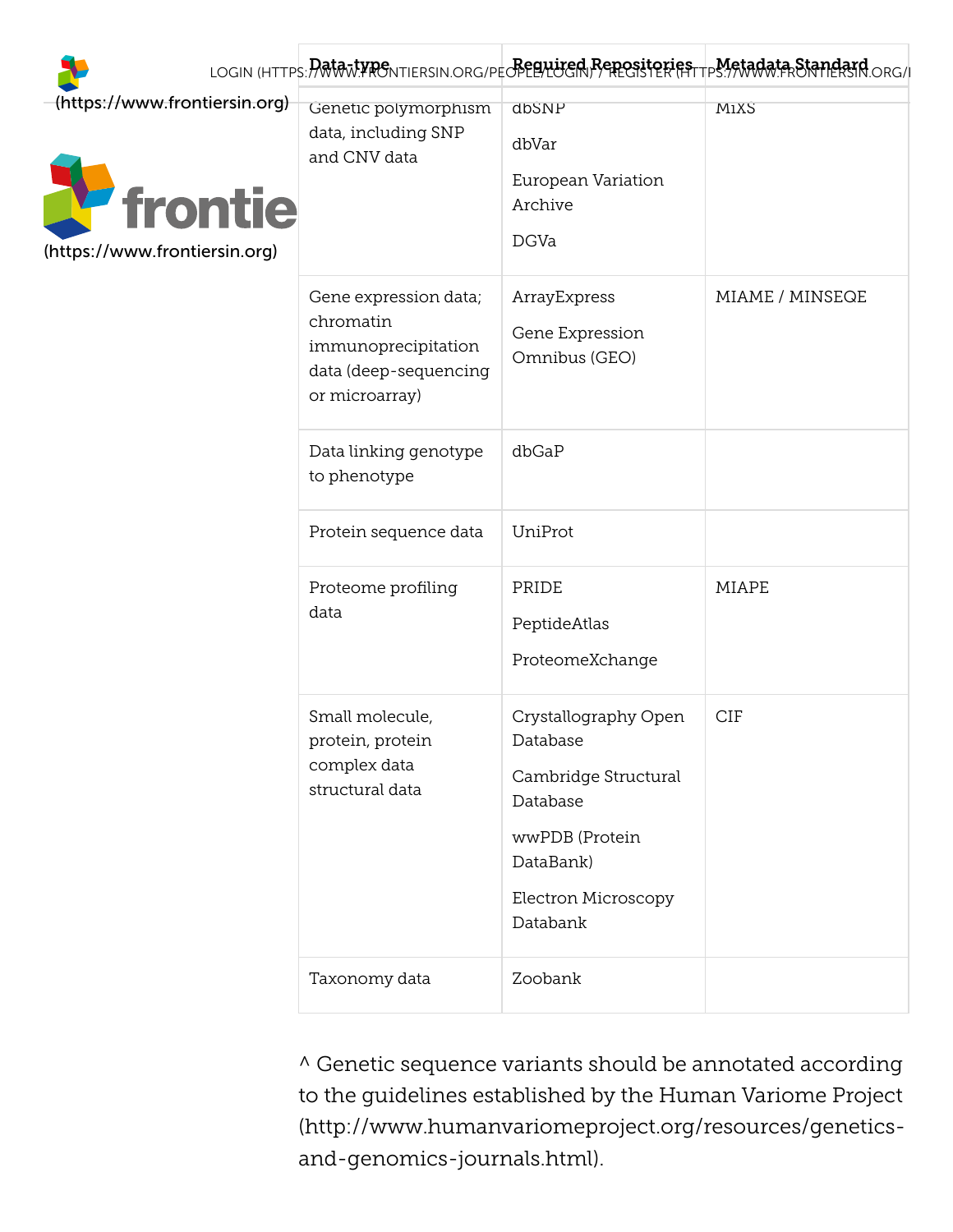Authors are encouraged to co[nsider deposition in public,](https://www.frontiersin.org/register) community-supported repositories of the data-types listed LOGIN [\(HTTPS://WWW.FRONTIERSIN.ORG/PEOPLE/LOGIN\)](https://www.frontiersin.org/people/login) / REGISTER (HTTPS://WWW.FRONTIERSIN.ORG/R

Recommended

below:



| Data-type                                                      | <b>Repositories</b>                                                          | Metadata Standard |  |
|----------------------------------------------------------------|------------------------------------------------------------------------------|-------------------|--|
| Protein-protein<br>interaction data                            | Database of Interacting<br>Proteins (DIP)                                    | MIMIx             |  |
| Metabolite and<br>metabolome profiling<br>data                 | MetaboLights<br>Human Metabolome<br>Database                                 | MSI               |  |
| Small-molecule<br>screening data;<br>chemical compound<br>data | PubChem                                                                      | <b>CIF</b>        |  |
| Flow cytometry data                                            | Flow Repository                                                              |                   |  |
| Brain imaging data;<br>neuroimaging data                       | OpenNeuro<br><b>INDI</b><br><b>NITRC</b><br>NeuroVault [Statistical<br>maps] | <b>BIDS</b>       |  |
| Trait data                                                     | TRY database                                                                 |                   |  |
| Phenology data                                                 | National Phenology<br>Network                                                |                   |  |
| Any data                                                       | Figshare<br>Dryad Digital<br>Repository                                      | None              |  |

### <span id="page-28-0"></span>2.4.7. Inclusion of RNAseq Data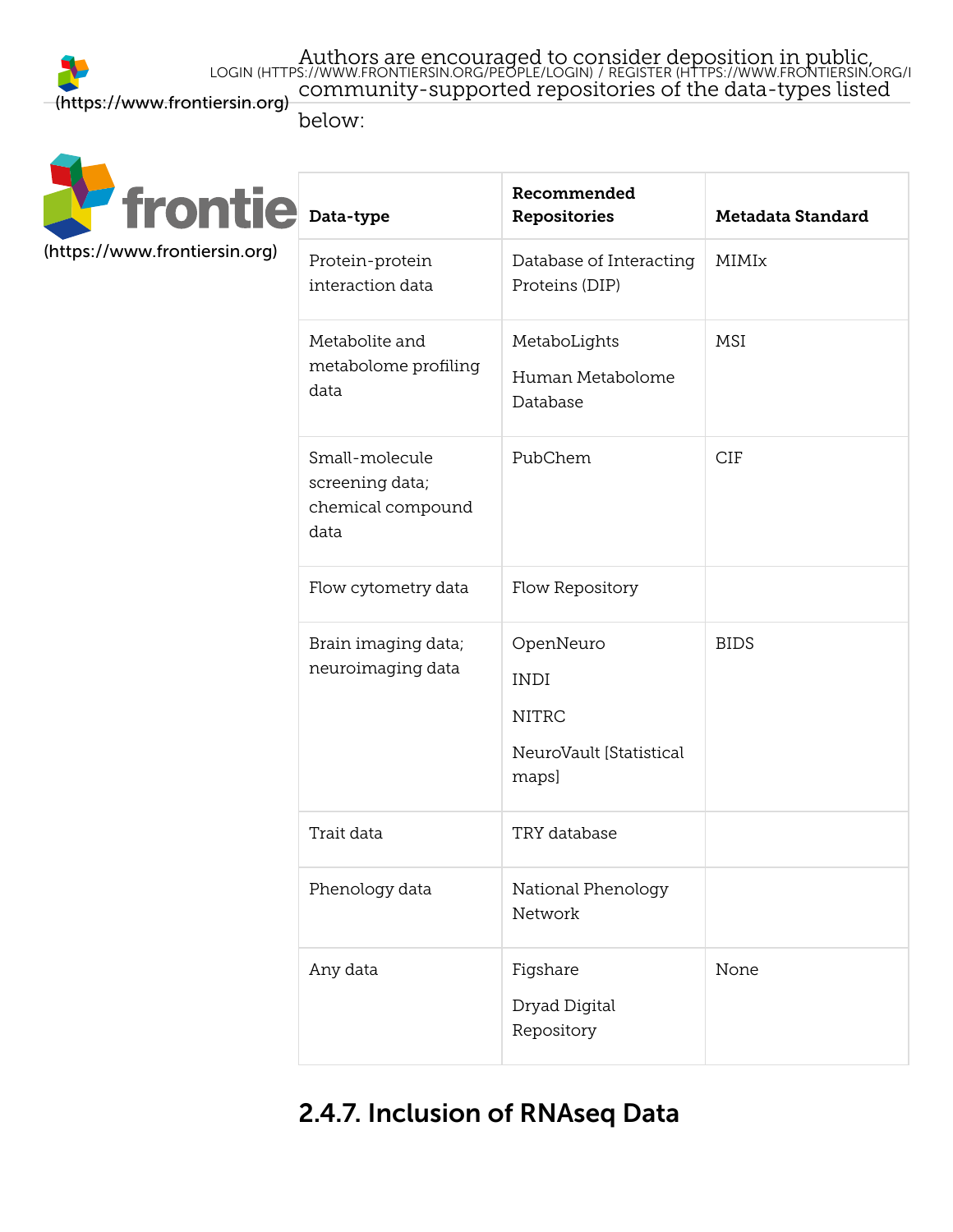

analyses must contain at least three biological replicates (unless otherwise justified). Each biological replicate should be represented in an independent library, each with a unique barcode if libraries are multiplexed for sequencing.  $\bigcup$  Validation on a number of key transcripts highlighted in the study is also highly recommended. LOGIN [\(HTTPS://WWW.FRONTIERSIN.ORG/PEOPLE/LOGIN\)](https://www.frontiersin.org/people/login) / REGISTER (HTTPS://WWW.FRONTIERSIN.ORG/R

Studies employing RNASeq fo[r comparative transcriptomic](https://www.frontiersin.org/register)

Full data accompanying these experiments must be made available to reviewers at the time of submission in a freely accessible resource, e.g the sequence read archive (SRA) [\(https://www.ncbi.nlm.nih.gov/sra\) or](https://www.ncbi.nlm.nih.gov/sra) European Nucleotide [Archive \(ENA\) \(https://www.ebi.ac.uk/ena\). Depending on](https://www.ebi.ac.uk/ena) the question addressed in a manuscript, de novo assemblies of transcriptomes may also require multiple replicates, and assembled sequences together with sequence annotation [must be made freely available, e.g](https://figshare.com/) figshare (https://figshare.com/) or [dryad \(https://datadryad.org/\)](https://datadryad.org/).

### <span id="page-29-0"></span>2.4.8. Inclusion of Proteomics Data

Authors should provide relevant information relating to how peptide/protein matches were undertaken, including methods used to process and analyze data, false discovery rates (FDR) for large-scale studies, and threshold or cut-off rates for peptide and protein matches. Further information should include software used, mass spectrometer type, sequence database and version, number of sequences in database, processing methods, mass tolerances used for matching, variable/fixed modifications, allowable missed cleavages, etc.

Authors should provide as supplementary material the information used to identify proteins and/or peptides. This should include information such as accession numbers, observed mass (m/z), charge, delta mass, matched mass, peptide/protein scores, peptide modification, miscleavages,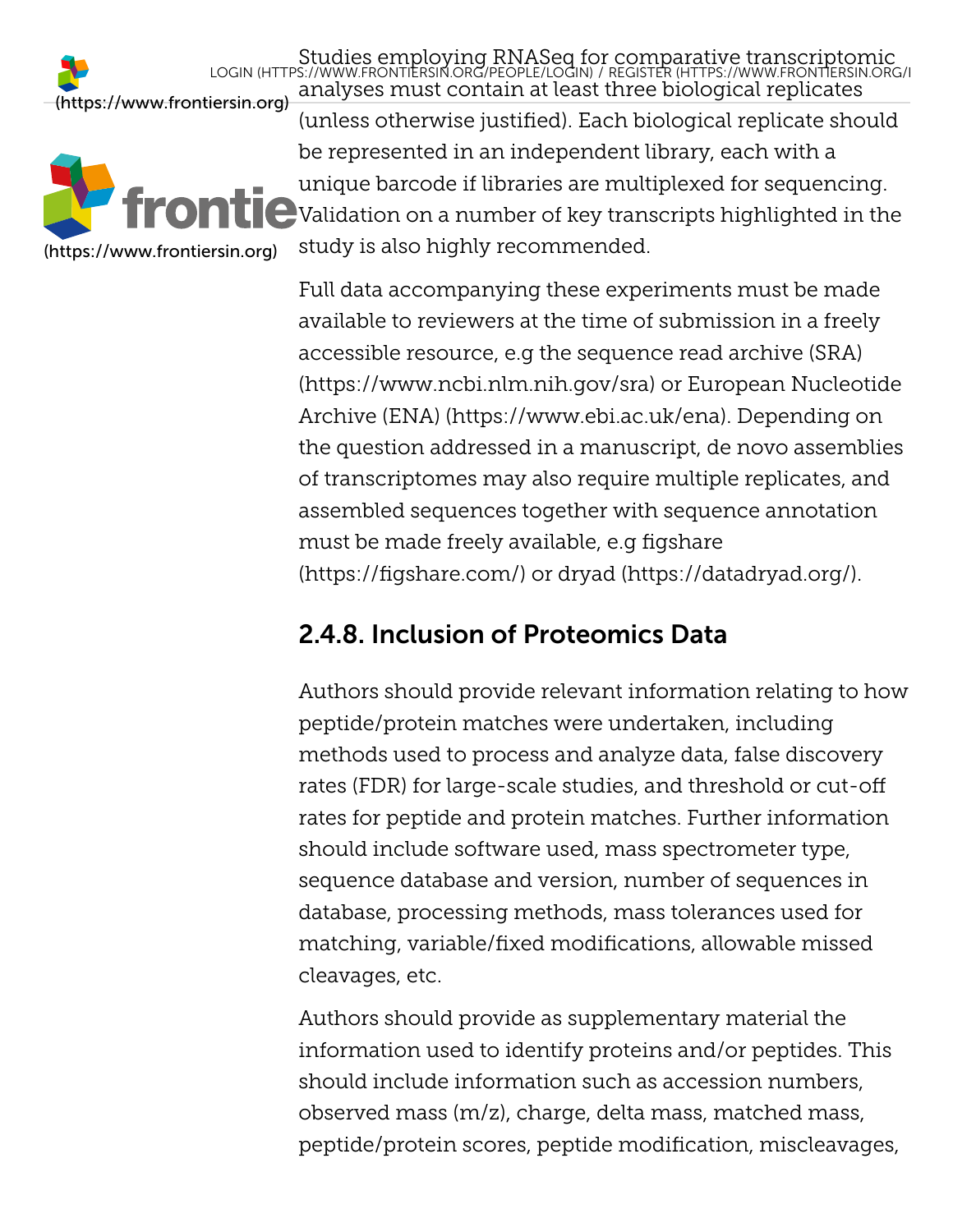

peptide sequence, match rank, [matched species \(for cross](https://www.frontiersin.org/register)species matching), number of peptide matches, etc. Ambiguous protein/peptide matches should be indicated. LOGIN [\(HTTPS://WWW.FRONTIERSIN.ORG/PEOPLE/LOGIN\)](https://www.frontiersin.org/people/login) / REGISTER (HTTPS://WWW.FRONTIERSIN.ORG/R

For quantitative proteomics analyses, authors should **provide information to justify the statistical significance,** including biological replicates, statistical methods, estimates of uncertainty, and the methods used for calculating error.

For peptide matches with biologically relevant posttranslational modifications (PTMs) and for any protein match that has occurred using a single mass spectrum, authors should include this information as raw data or annotated spectra, or submit data to an online repository (recommended option; see table below).

Raw or matched data and 2-DE images should be submitted to public proteomics repositories such as those participating in ProteomeXchange. Submission codes and/or links to data should be provided within the manuscript.

## <span id="page-30-0"></span>2.4.9. Code

Frontiers is committed to open science and open data; we require that authors make available all code used to conduct their research available to other researchers. Code necessary to enable the reproduction of an experiment should be clearly indicated in the Materials and Methods section, and where possible code should be uploaded to an online repository (such as github.com or code ocean) providing a global persistent link/identifier.

<span id="page-30-1"></span>Our policies on code availability are informed by community-driven standards, which Frontiers endorses, such as the Transparency and Openness (TOP) [\(https://cos.io/our-services/top-guidelines\) gui](https://cos.io/our-services/top-guidelines)delines, and the joint declaration of data citation principles produced by [FORCE 11 \(https://www.force11.org/\).](https://www.force11.org/)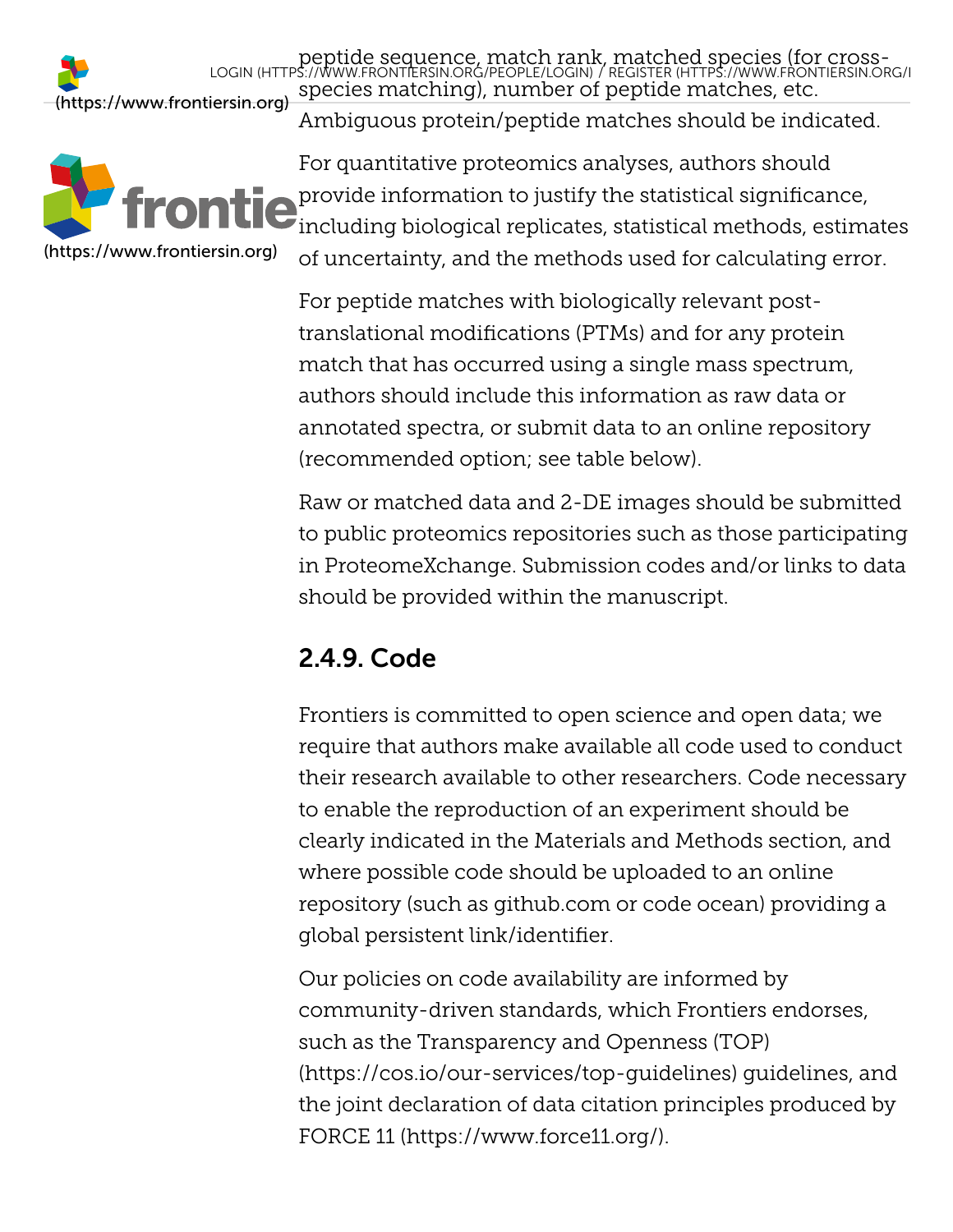

### 2.4.9.1 Exceptions Related to Code Availability

LOGIN [\(HTTPS://WWW.FRONTIERSIN.ORG/PEOPLE/LOGIN\)](https://www.frontiersin.org/people/login) / REGISTER [\(HTTPS://WWW.FRONTIERSIN.ORG/R](https://www.frontiersin.org/register)

[\(https://www.frontiersin.org\)](https://www.frontiersin.org/) We strongly encourage sharing original code where possible. In situations where custom code is proprietary, an exception will be granted providing that all relevant software **needed to replicate the results of the study are available** commercially for researchers. Details of the proprietary software used should be listed in the materials and methods section. [\(https://www.frontiersin.org\)](https://www.frontiersin.org/)

> At submission, authors should declare any intellectual property relating to the code and themselves in a conflict of interest statement.

## <span id="page-31-0"></span>2.5. Statistics

Frontiers requires that all statements concerning quantitative differences should be based on quantitative data and statistical testing. For example, if a quantitative statement is made regarding the abundance of a certain protein based on a western blot, we request that the blot be scanned and the abundance assessed quantitatively using the correct analytic software (e.g. ImageJ) and statistics in order to support that statement.

<span id="page-31-1"></span>Statistics should/must be applied for independent experiments. The number of independent samples and the deviation parameters (e.g. standard error of the mean, standard deviation, confidence intervals) should be clearly stated in the Methods or the Figure legends. In general, technical replicates within a single experiment are not considered to be independent samples. Where multiple comparisons are employed (e.g. microarray data or genome-wide association studies), any analysis should correct for false positive results. Descriptions of statistical procedures should include the software and analysis used, and must be sufficiently detailed to be reproduced.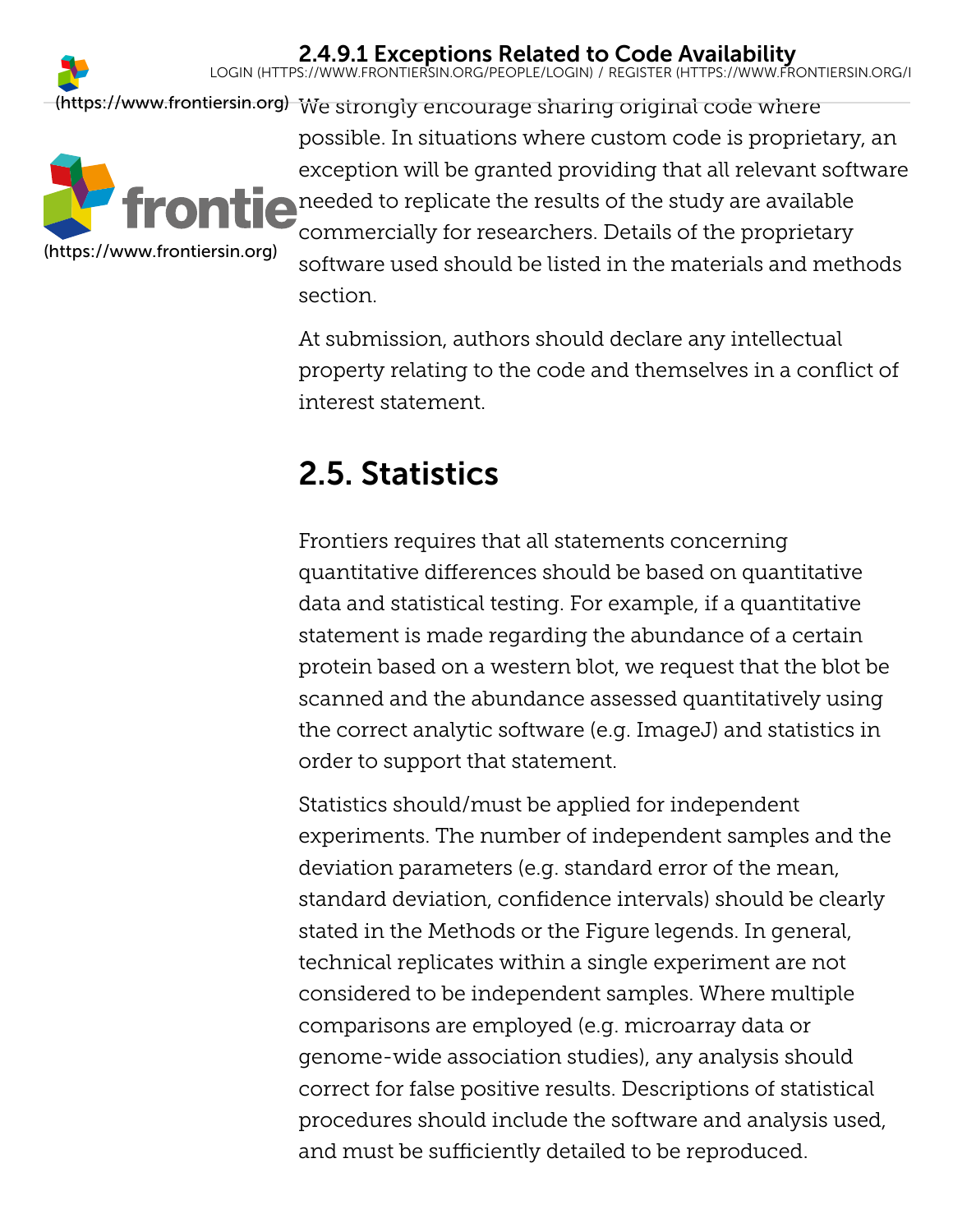**2.5.1. Experiments**<br>LOGIN [\(HTTPS://WWW.FRONTIERSIN.ORG/PEOPLE/LOGIN\)](https://www.frontiersin.org/people/login) / REGISTER (HTTPS://WWW.FRONTIERSIN.ORG/I

[\(https://www.frontiersin.org\)](https://www.frontiersin.org/)

[\(https://www.frontiersin.org\)](https://www.frontiersin.org/)

Authors are required to specifically state in their legends how many times experiments were performed (in general we require n=3 as a minimum) and what specific statistical **analysis was performed.** 

# <span id="page-32-0"></span>2.6. Image Manipulation

Frontiers takes concerns regarding image manipulation seriously. We do not accept that individual features within an image are modified (e.g. enhanced, obscured, moved, recycled, removed or added). Image processing methods (e.g. changes to the brightness, contrast or color balance) must be applied to every pixel in the image and the changes should not alter the information illustrated in the figure. Cropped images should be avoided where possible for gels and blots. Where cropped images are shown in figures, a full scan of the entire original gel(s) must be submitted as part of the supplementary material. Where control images are reused for illustrative purposes, this must be clearly declared in the figure legend. If any form of image processing is legitimately required for the interpretation of the data, the software and the enhancement technique must be declared in the methods section of the manuscript. Image grouping and splicing must be clearly stated in the manuscript and the figure text.

<span id="page-32-1"></span>Our artificial intelligence review assistant (AIRA) is trained to detect specific types of recycling, modifications and manipulation. Any concerns raised over undeclared image modifications will be investigated and the authors will be asked to provide the original images and data. Failure by authors to adequately address such concerns will result in rejection of the manuscript, and the issue may be raised with the authors' institutions.